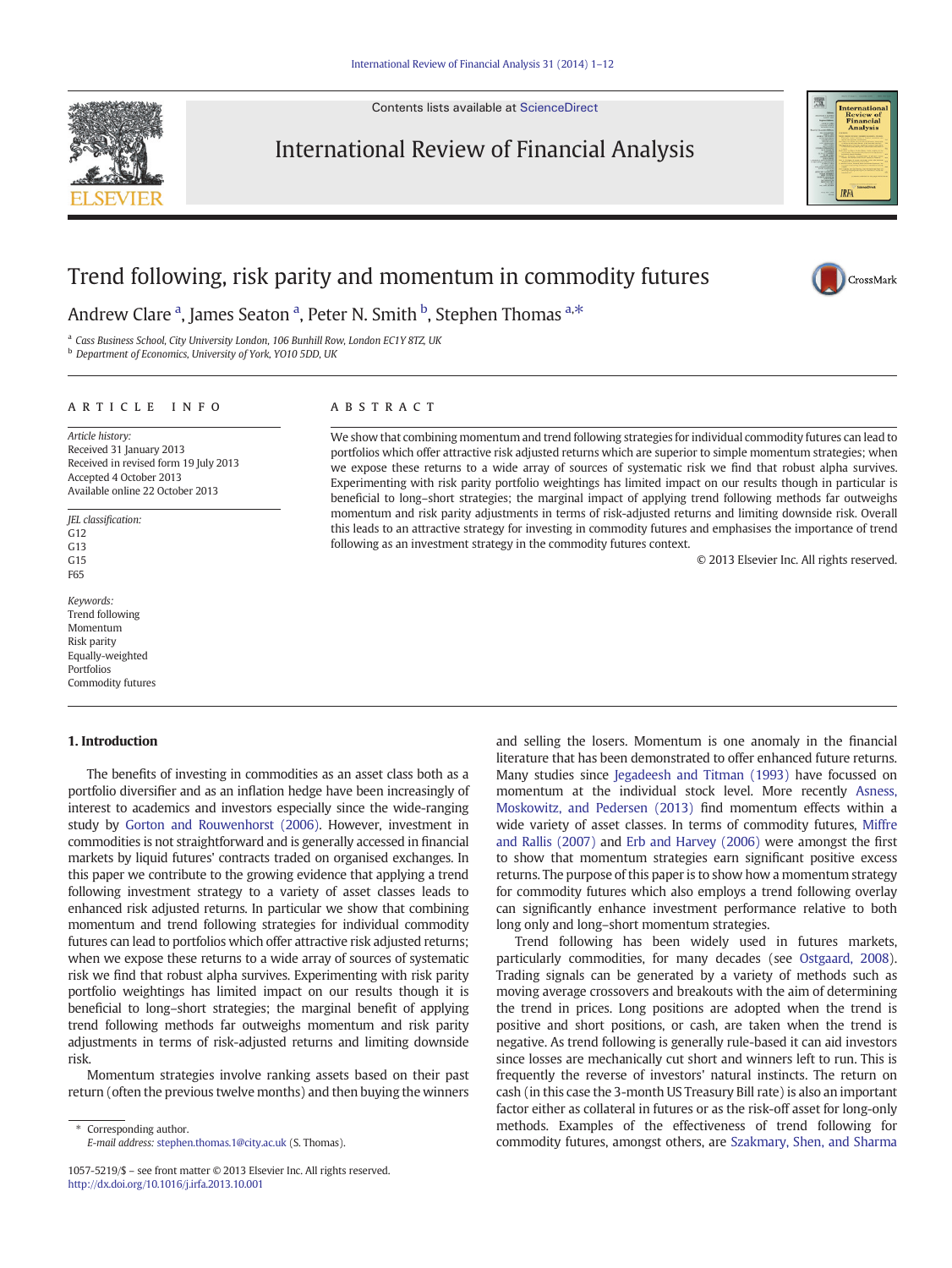[\(2010\)](#page-11-0) and [Hurst, Johnson, and Ooi \(2010\)](#page-10-0); [Hurst, Ooi, and Pedersen](#page-10-0) [\(2010\)](#page-10-0). As with momentum strategies, much of the research is focussed on equities with [Wilcox and Crittenden \(2005\)](#page-11-0) and [ap Gwilym, Clare,](#page-10-0) [Seaton, and Thomas \(2010\)](#page-10-0) as examples. Recent attempts at explaining the success of trend following include [Faber \(2007\)](#page-10-0) who uses trend following as a means of tactical asset allocation and demonstrates that it is possible to form a portfolio that has equity-level returns with bond-level volatility. [Ilmanen \(2011\)](#page-10-0) offers a variety of explanations as to why trend following may have been successful historically, including investor under-reaction to news and herding behaviour.

A few studies have sought to combine the momentum and trendfollowing strategies in equities. [Faber \(2010\)](#page-10-0) examines momentum and a form of trend following in equity sector investing in the United States. [Antonacci \(2012\)](#page-10-0) analyses the returns from momentum trading of pairs of investments and then applies a quasi-trend following filter to ensure that the winners have exhibited positive returns. This is based on the argument that extreme (positive) past returns or volatility should be taken account of in identifying a risk factor to increase momentum profitability. Past positive performance of individual assets is a good signal for future returns. The risk-adjusted performance of these approaches appears to be a significant improvement on benchmark buy-and-hold portfolios. [Bandarchuk and Hilscher \(2013\)](#page-10-0) present a similar strategy arguing that many of the characteristics that have been identified as being correlated with, or explanations for, the presence of enhanced momentum profits are just related to extreme past returns. Conditioning on this effect, they find no role for characteristics such as book to market ([Sagi & Seasholes, 2007](#page-11-0)), forecast dispersion [\(Verardo, 2009\)](#page-11-0) and credit rating [\(Avramov, Chordia,](#page-10-0) [Jostova, & Philipov, 2007\)](#page-10-0) in raising momentum profitability. In this paper we direct attention to the ability of a trend following rule to enhance momentum profitability in commodity futures.

Behavioural and rational asset pricing explanations for momentum and trend following have been offered in the literature. [Hong and](#page-10-0) [Stein \(1999\)](#page-10-0) is representative of behavioural approaches which could generate momentum or trend following behaviour whilst [Sagi and](#page-11-0) [Seasholes \(2007\)](#page-11-0) examines trend behaviour in single risky assets which could be applicable to the construction of a momentum portfolio.

Momentum studies for a range of markets typically weight equally all assets chosen in the winners (or losers) portfolio. Following [Ilmanen](#page-10-0) [\(2011\)](#page-10-0), we argue that this is not the ideal approach, especially in the case of commodity futures, and that investors would be better served by volatility weighting past returns. Failing to do this leads to the most volatile assets spending a disproportionate amount of time in the highest and lowest momentum portfolios. Finally, in this paper we also examine how risk parity weighting affects strategy performance.

Section 2 contains a description of our data whilst in Section 3 we examine the role of momentum and trend following investment strategies along with different portfolio formation techniques using both risk parity and equal weighting portfolio construction methods; [Section 4](#page-3-0) presents the empirical results for applying these methods to our commodities data whilst in [Section 5](#page-8-0) we control for both transactions' costs and explore sources of systematic risk which may be present in our analysis. [Section 6](#page-10-0) concludes.

# 2. Data and methods

The commodity futures data examined in this paper are the full set of 28 DJ-UBS commodity excess return indices. These returns series are inclusive of spot and roll gains but assume no returns on collateral put up.<sup>1</sup> We choose these assets since they are all easily and actively traded through commodity Exchange Traded Funds (ETF or CETF) on stock markets around the world. The Commodity Futures Trading Commission (CFTC) estimates the size of the overall commodity index market,

consisting of trading in the individual commodity futures that we analyse and the overall liquidity-weighted indices such as the DJ-UBS CI, at over \$200bn, worldwide.<sup>2</sup> The long-term time series of futures return indices that we analyse are created following common practice by rolling adjacent individual futures contracts between monthly returns observations. The rolling together of the underlying futures contracts to form an index return follows transparent, public and fixed rules. In the DJ-UBS case the adjacent futures contracts are rolled together proportionally over trading days 5 to 9 in the relevant month, increasing the weight of the new contract in the return index by 20% per day. This smoothing dilutes the impact of choosing any particular day of the month to roll a contract and hence leads to a more robust measure of underlying return on the contracts.<sup>3</sup> Alternative versions of this rolling method are employed by [Gorton and](#page-10-0) [Rouwenhorst \(2006\)](#page-10-0) and [Asness et al. \(2013\)](#page-10-0) where they focus on higher frequency data but perform monthly rolls of contracts. A further issue is whether the fully publicised 'rolling' rules impact the futures' contract returns. [Stoll and Whaley \(2010, p 65\)](#page-11-0) state categorically that their estimates show that 'Commodity index rolls have little futures price impact, and inflows and outflows from commodity index investment do not cause futures prices to change' [Stoll and Whaley](#page-11-0) [\(2010\)](#page-11-0), [Basak and Palova \(2013\)](#page-10-0), [Irwin \(2013\)](#page-10-0) and [Hamilton and Wu](#page-10-0) [\(2013\)](#page-10-0), amongst others, examine the relationship between commodity index trading and futures contract prices with a major question relating to the merits of the hypothesised impact of the 'financialisation of commodities', i.e. does the volume of investing in commodities via indices lead to destabilising behaviour for the underlying futures prices? The evidence from these papers is that they find no causal relationship.<sup>4</sup> We focus our empirical analysis on the investment properties of the returns to the individual DJ-UBS indices as an investable portfolio strategy.

The full data period runs from January 1991 to June 2011. The period of study is 1992–2011 with all observations being monthly data. The first year of data is used to calculate trend-following signals and momentum rankings. Throughout the paper all values are total returns (unless specified) and are in US dollars.

The 28 commodities are:

| Aluminium | Heating oil | Soybean oil  | Platinum      |
|-----------|-------------|--------------|---------------|
| Coffee    | Lean hogs   | Sugar        | Tin           |
| Copper    | Live cattle | Unleaded gas | Brent crude   |
| Corn      | Natural gas | Wheat        | Feeder cattle |
| Cotton    | Nickel      | Zinc.        | Gas oil       |
| Crude oil | Silver      | Cocoa        | Orange juice  |
| Gold      | Soybean     | Lead         | Soybean meal  |

A summary of the properties of the returns series is shown in [Table 1](#page-2-0). The spread of variability and return is notable with some commodities such as natural gas and coffee showing a volatility of returns substantially higher than others, along with severe drawdowns and often negative risk-adjusted returns. The Sharpe ratios are generally unattractive as individual asset investments. There is also clear evidence of non-normality in returns.

# 3. Investment strategies in commodity futures: portfolio weighting, momentum and trend following

We begin by reviewing two key aspects of portfolio formation for commodity futures, namely the justification for using trend following

 $1$  A full description of the construction of the indices can be found in [Dow-Jones \(2012\)](#page-10-0) and at [http://www.djindexes.com/commodity/.](http://www.djindexes.com/commodity/)

<sup>&</sup>lt;sup>2</sup> An example of a provider of commodity ETF's based on the indices analysed in this paper is ETF Securities, [http://www.etfsecurities.com/institutional/uk/en-gb/products.](http://www.etfsecurities.com/institutional/uk/en-gb/products.aspx) [aspx.](http://www.etfsecurities.com/institutional/uk/en-gb/products.aspx)

 $3$  An explanation of the practical issues involved in rolling returns can be found at [http://](http://www.followingthetrend.com/futures-charts/futures-data-adjustments/) [www.followingthetrend.com/futures-charts/futures-data-adjustments/](http://www.followingthetrend.com/futures-charts/futures-data-adjustments/).

<sup>&</sup>lt;sup>4</sup> These studies mostly focus on the impact of trading a commodity index constructed from a number of individual commodity return indices. We treat each commodity separately.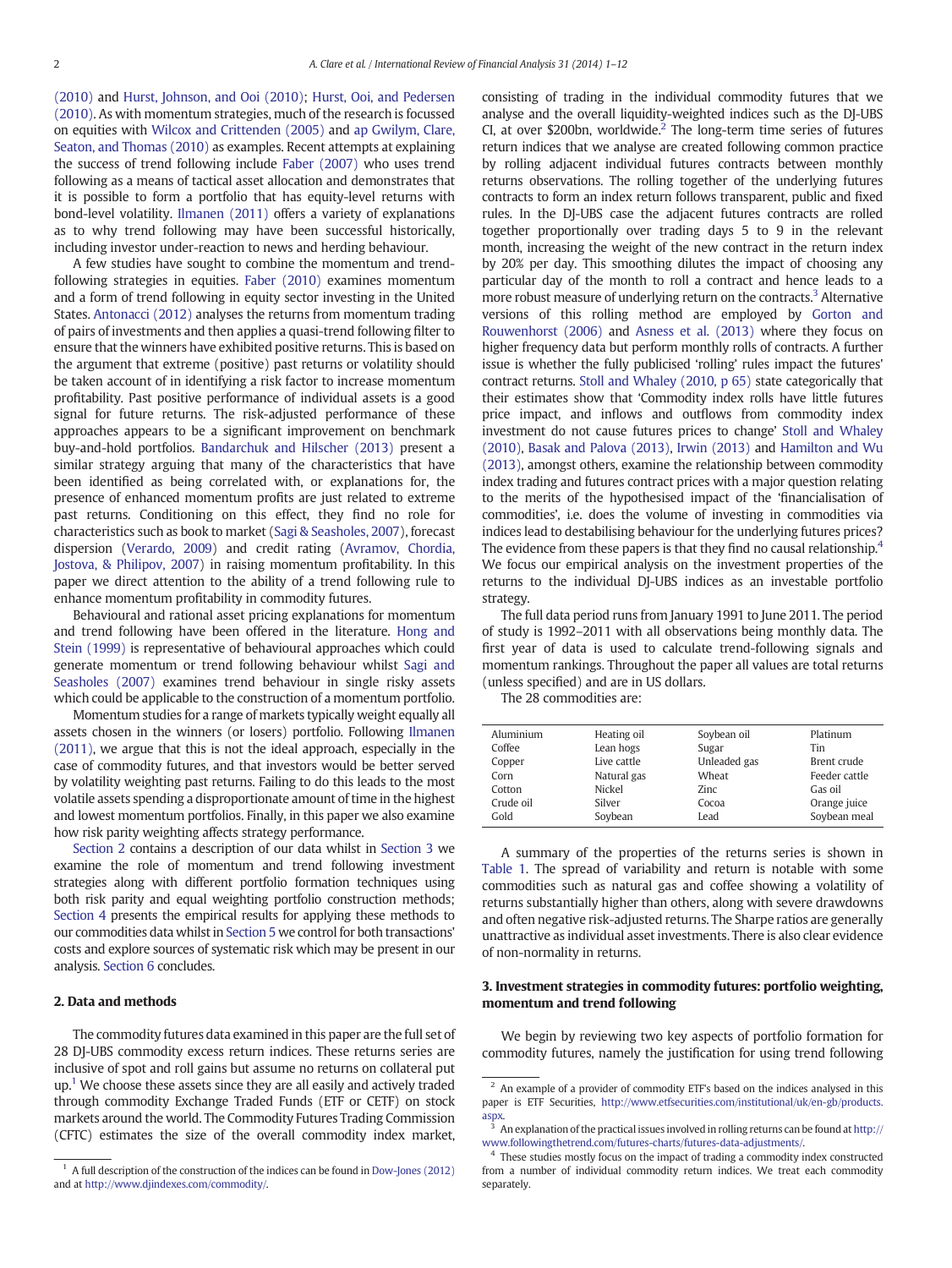<span id="page-2-0"></span>Summary statistics. The data are DJ-UBS commodity excess return indices. These returns are inclusive of spot and roll gains but assume no returns on collateral put up. Data period: 1992– 2011 with all observations being monthly data. All data are total returns and are in US dollars. A full description of the construction of the indices can be found in Dow–[Jones \(2012\).](#page-10-0)

| Commodity     | Annualised excess return (%) | Annualised volatility (%) | Sharpe ratio | Max, monthly return (%) | Min, monthly return (%) | Maximum drawdown (%) | Skew    |
|---------------|------------------------------|---------------------------|--------------|-------------------------|-------------------------|----------------------|---------|
| Aluminium     | $-0.76$                      | 19.00                     | $-0.04$      | 15.81                   | $-16.94$                | 65.07                | 0.11    |
| Coffee        | $-2.50$                      | 39.90                     | $-0.06$      | 53.70                   | $-31.19$                | 90.13                | 1.02    |
| Copper        | 8.75                         | 26.27                     | 0.33         | 31.35                   | $-36.47$                | 63.95                | $-0.03$ |
| Corn          | $-7.79$                      | 25.52                     | $-0.31$      | 22.19                   | $-20.44$                | 90.27                | 0.00    |
| Cotton        | $-4.73$                      | 27.87                     | $-0.17$      | 24.55                   | $-22.64$                | 93.46                | 0.36    |
| Crude oil     | 5.73                         | 31.30                     | 0.18         | 35.16                   | $-31.93$                | 76.09                | $-0.02$ |
| Gold          | 4.19                         | 15.25                     | 0.27         | 16.40                   | $-18.46$                | 54.05                | 0.25    |
| Heating oil   | 5.32                         | 30.80                     | 0.17         | 33.86                   | $-29.01$                | 71.04                | 0.19    |
| Lean hogs     | $-10.92$                     | 24.91                     | $-0.44$      | 21.60                   | $-25.96$                | 93.67                | $-0.08$ |
| Live cattle   | $-1.49$                      | 13.62                     | $-0.11$      | 9.87                    | $-20.73$                | 51.27                | $-0.64$ |
| Natural gas   | $-14.81$                     | 49.74                     | $-0.30$      | 50.19                   | $-35.08$                | 98.58                | 0.47    |
| Nickel        | 5.89                         | 34.88                     | 0.17         | 37.66                   | $-27.78$                | 80.48                | 0.24    |
| Silver        | 7.91                         | 28.39                     | 0.28         | 28.18                   | $-23.63$                | 52.14                | 0.09    |
| Soybean       | 4.14                         | 23.88                     | 0.17         | 20.49                   | $-22.08$                | 51.06                | $-0.11$ |
| Soybean oil   | 0.24                         | 25.44                     | 0.01         | 26.46                   | $-25.20$                | 69.27                | 0.07    |
| Sugar         | 4.28                         | 32.41                     | 0.13         | 31.06                   | $-29.70$                | 64.74                | 0.14    |
| Unleaded gas  | 7.60                         | 33.10                     | 0.23         | 38.05                   | $-38.94$                | 71.05                | $-0.08$ |
| Wheat         | $-10.05$                     | 27.75                     | $-0.36$      | 37.74                   | $-25.27$                | 92.63                | 0.53    |
| Zinc          | $-0.45$                      | 25.41                     | $-0.02$      | 27.39                   | $-33.78$                | 75.93                | $-0.07$ |
| Cocoa         | $-4.15$                      | 30.51                     | $-0.14$      | 34.56                   | $-25.01$                | 85.71                | 0.63    |
| Lead          | 6.54                         | 28.61                     | 0.23         | 26.26                   | $-27.52$                | 73.04                | 0.02    |
| Platinum      | 9.75                         | 20.26                     | 0.48         | 25.52                   | $-31.33$                | 62.22                | $-0.76$ |
| Tin           | 8.27                         | 22.41                     | 0.37         | 22.53                   | $-22.13$                | 54.21                | 0.43    |
| Brent crude   | 10.97                        | 28.91                     | 0.38         | 33.95                   | $-33.36$                | 72.00                | $-0.15$ |
| Feeder cattle | 2.42                         | 13.42                     | 0.18         | 11.76                   | $-15.33$                | 36.12                | $-0.20$ |
| Gas oil       | 7.20                         | 29.92                     | 0.24         | 29.46                   | $-31.01$                | 72.38                | 0.01    |
| Orange juice  | $-8.32$                      | 29.52                     | $-0.28$      | 29.17                   | $-22,60$                | 91.82                | 0.36    |
| Soybean meal  | 7.80                         | 25.16                     | 0.31         | 26.13                   | $-20.39$                | 44.92                | 0.31    |

and/or momentum strategies in selecting individual assets together with the method of weighting those assets in the portfolio.

### 3.1. Momentum and trend following strategies

A momentum strategy is a simple trading rule which involves taking a long investment position in rank-ordered, relatively good performing assets (winners) and a short position in those which perform relatively poorly (losers) over the same investment horizon. It is an explicit bet on the continuation of past relative performance into the future. Trend following, although closely related to momentum investing, is fundamentally different in that it does not order the past performance of the assets of interest, though it does rely on a continuation of, or persistence in, price behaviour based upon technical analysis. There is a tendency at times to use the terms 'momentum' and 'trend following' almost interchangeably, yet the former has a clear cross sectional element to it in that the formation of relative performance rankings is across the universe of stocks (or other securities) over a specific period of time, only to be continued in a time-series sense and eventually mean reverting after a successful 'winning' holding period. It should also be noted that momentum studies usually use monthly data whereas trend following rules are applied to all frequencies of data.

The underlying economic justification for trend following rules lies in behavioural finance tenets such as those relating to herding, disposition, confirmation effects, and representativeness biases (for example see [Asness et al. \(2013\)](#page-10-0) or [Ilmanen \(2011\)\)](#page-10-0). At times information travels slowly, especially if assets are illiquid and/or if there is high information uncertainty; this leads to investor underreaction. If investors are reluctant to realise small losses then momentum is enhanced via the disposition effect. Indeed both of these phenomena relate to the difference between the current price and the purchase price: poorly anchored prices allow more leeway for sentiment-driven changes. And there is now growing academic evidence to suggest that these trend following strategies can produce attractive, risk-adjusted returns (including for commodities as shown by [Szakmary et al. \(2010\)](#page-11-0), for example). However, such findings are not universal: for example, see [Park and Irwin \(2007\)](#page-11-0) in their review of 9 studies using trading rules for commodity futures. [Ilmanen \(2011\)](#page-10-0) suggests that the typical Sharpe ratio for a single asset using a trend following strategy lies between 0 and 0.5 but rises to between 0.5 and 1 when looking at a portfolio.

# 3.2. Risk parity vs equal portfolio weights

The first issue to deal with in forming portfolios of commodity futures is that of weights of individual assets. The vast differences in the volatility of returns to the commodities that we examine lead to the question of whether the portfolios formed based on a trend following or momentum strategy (or indeed any strategy, for that matter), are dominated by the volatility of the returns of individual commodities with themost extreme volatilities and drawdowns. In the data examined here, the commodities with the highest return volatility  $(>30\%)$  annual volatility) are natural gas, coffee, nickel, unleaded gas and sugar (see Table 1). In the simple equalweighted 12-month momentum strategy portfolio, evaluated below, these commodities are over-represented when compared with average representation across the 28 commodities by 15%. The lowest volatility  $\langle$  <20% annual volatility) commodities feeder cattle, live cattle, gold, aluminium and platinum appear 12% less often than the average. The resolution to this problem of reduced diversity of portfolio holdings that has developed in both markets and in the literature is risk-parity weighting.<sup>5</sup> This employs volatility weights rather than equal, market value or rule-of-thumb weights (such as the 60/40 equity/bond weights traditionally employed). The idea behind this is to weight assets inversely by their contribution to portfolio risk; this has the effect of overweighting low risk assets and in practice leads to massively overweight bond components of equity/bond portfolios in recent years (see [Montier, 2010\)](#page-10-0) and ensuing superior performance due to the bull market in bonds.

In this paper we employ realised volatility measures for constructing the inverse volatility weights using a spread of windows of days over which volatility is computed. This type of measure has been shown by [Andersen and Bollerslev \(1998\),](#page-10-0) amongst others, to provide an

<sup>&</sup>lt;sup>5</sup> See [Dalio \(2004\)](#page-10-0) for an early justification for risk-parity weighting and [Asness,](#page-10-0) [Frazzini, and Pedersen \(2011\)](#page-10-0) for a recent argument.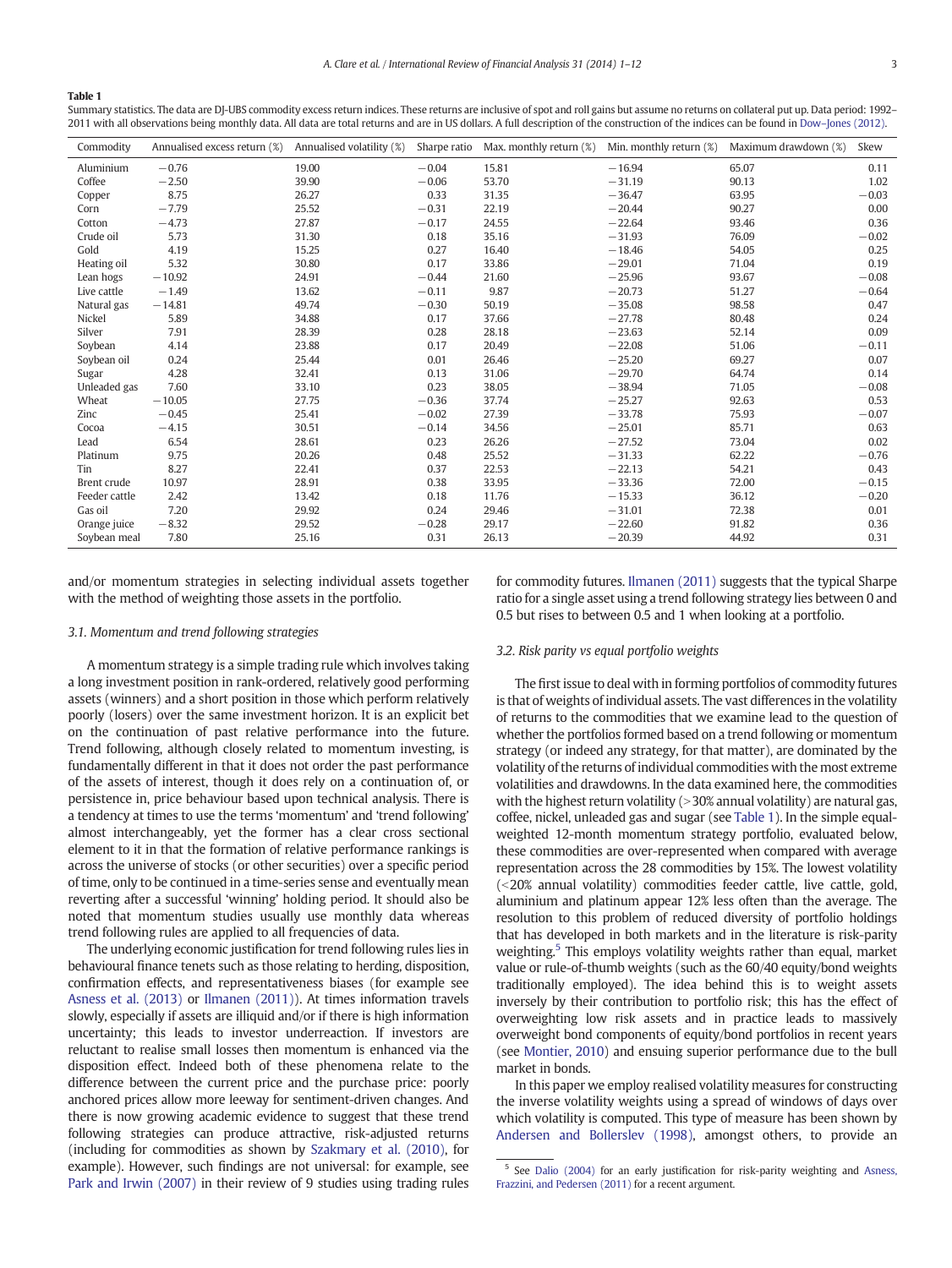<span id="page-3-0"></span>Risk parity portfolios — monthly rebalancing. This table shows the annualised average returns in percentages from portfolios formed from the 28 commodity futures of the DJ-UBSCI for the period Jan 1992–Jun 2011. The risk-parity portfolios are formed using inverse relative volatility weights where relative volatility is calculated using between 10 and 120 days of return data prior to the portfolio formation date.

| <b>Winners</b>               | Equal weight |          | Volatility period (days) |          |          |          |          |  |  |
|------------------------------|--------------|----------|--------------------------|----------|----------|----------|----------|--|--|
|                              |              | 10       | 20                       | 30       | 60       | 90       | 120      |  |  |
| Annualised excess return (%) | 4.45         | 4.17     | 3.82                     | 3.86     | 3.73     | 3.73     | 3.82     |  |  |
| [Newey-West t-statistic]     | [1.36]       | 1.39]    | 1.27                     | 1.27     | 1.23     | 1.23     | [1.25]   |  |  |
| Annualised volatility (%)    | 12.79        | 11.28    | 11.40                    | 11.44    | 11.43    | 11.47    | 11.50    |  |  |
| Sharpe ratio                 | 0.35         | 0.37     | 0.33                     | 0.34     | 0.33     | 0.32     | 0.33     |  |  |
| Max, monthly return $(\%)$   | 12.76        | 10.59    | 10.75                    | 10.75    | 10.91    | 10.88    | 10.85    |  |  |
| Min, monthly return (%)      | $-20.59$     | $-18.72$ | $-18.61$                 | $-18.31$ | $-18.76$ | $-18.80$ | $-18.95$ |  |  |
| Maximum drawdown (%)         | 48.16        | 43.86    | 43.68                    | 43.86    | 44.88    | 45.27    | 45.47    |  |  |
| Skew                         | $-0.69$      | $-0.84$  | $-0.78$                  | $-0.72$  | $-0.81$  | $-0.83$  | $-0.84$  |  |  |

### Table 3

Average annualised returns over periods of interest.

|                        | Equal weight |         | Volatility periods (days) |         |         |         |         |      | TF&MOM |  |
|------------------------|--------------|---------|---------------------------|---------|---------|---------|---------|------|--------|--|
|                        |              | 10      | 20                        | 30      | 60      | 90      | 120     | EW   | RP     |  |
| Surprise Fed Rate Hike | $-0.36$      | $-0.36$ | $-0.31$                   | $-0.31$ | $-0.33$ | $-0.36$ | $-0.41$ | 0.32 | 1.32   |  |
| Tech Bubble            | 1.27         | 0.84    | 0.77                      | 0.80    | 0.83    | 0.88    | 0.89    | 2.18 | 2.06   |  |
| <b>Tech Bust</b>       | 0.32         | 0.03    | 0.06                      | 0.08    | 0.05    | 0.06    | 0.08    | 1.03 | 1.53   |  |
| Easy Credit            | 2.07         | 2.12    | 2.05                      | 2.04    | 2.01    | 2.02    | 2.04    | 1.57 | 0.32   |  |
| Credit Crunch          | $-1.43$      | $-1.04$ | $-1.08$                   | $-1.09$ | $-1.20$ | $-1.25$ | $-1.24$ | 1.01 | 3.27   |  |

The periods concerned are: Surprise Fed Rate Hike (94/2–94/3), Tech Bubble (99/1–2000/3), Tech Bust (2000/4–2004/3), Easy Credit (2002/8–2004/3), Credit Crash (2007/7–2009/3). TF&MOM is the return on the equally weighted and risk parity weighted versions of the 6-month trend following adjustment to the 12-month momentum strategy highlighted in Section 44

unbiased and efficient measure of underlying volatility. $6$  Given the monthly frequency of the returns data, we compute realised return volatility measures for between 10 and 120 days prior to the date of the measurement of returns. Portfolio weights are then constructed to be proportional to the inverse of observed volatility. This process is repeated at the end of each month. The risk parity portfolios have the characteristic of increasing the relative diversity of portfolio holding of individual commodity futures. The 60-day risk-parity momentum portfolio shows an over-representation of high versus low volatility commodities across the whole dataset of only 2% when compared with equal average representation.

The baseline portfolio returns against which we will evaluate all of the strategies in this paper are the equal weighted and risk parity long-only portfolios of all commodities whose characteristics are shown in Table 2. It can be seen that the average annual return in excess of the 3-month US Treasury Bill rate is 4.45% for the equally weighted portfolio. Average returns are somewhat lower for the basic risk parity portfolios, although both are significantly positive given the size of the Newey–West t-statistics employed throughout this paper. The tradeoff of return against volatility is shown by the slightly lower volatility in risk parity portfolios. The Sharpe ratios for the equally weighted and risk parity portfolios are similar as indeed are the monthly maximum and minimum returns and maximum drawdown: there would seem to be little benefit in using risk parity as a portfolio construction technique for commodity futures.

Another metric for assessing the performance of the strategies examined in this paper is their returns in recent periods of market turbulence. This approach is proposed by [Hurst, Johnson et al. \(2010\)](#page-10-0) in their assessment of risk parity portfolios. The periods we consider are the surprise increase in Fed interest rates (1994), the period of the Tech boom and separately bust (1999–2004), the period of easy credit and finally the credit crunch. Average returns of the baseline strategies are shown in Table 3 and show that the risk parity strategies have lower absolute average returns than the equally weighted strategy. The most pronounced differences between the two across the two most recent periods were when risk parity returns were somewhat lower during the period of easy credit and were a full 40 basis points more during the credit crunch. Below we monitor these measures along with more standard summary statistics.

# 4. Results

# 4.1. The returns from trend following in commodity futures

We consider a trend following rule that is popular with investors which is based on simple monthly moving averages of returns.<sup>7</sup> The buy signal occurs when the individual commodity future return moves above the average where we consider moving averages ranging from 6 to 12 months. The intuition behind the simple trend following approach is that whilst current market price is most certainly the most relevant data point, it is less certain whether the most appropriate comparison is a month or a year ago [\(Ilmanen, 2011\)](#page-10-0). Taking a moving average therefore dilutes the significance of any particular observation. With each of the rules, if the rule 'says' invest we earn the return on the commodity future over the relevant holding period which we fix at one month; however when the return 'says' do not invest we earn the return on cash over the holding period of one month. The rules are therefore binary: we either earn the return on the risky asset or the return on cash. In this case this return is the Treasury bill interest rate which has zero excess return. Previous research including [Annaert, Van Osselaer,](#page-10-0) [and Verstraete \(2009\)](#page-10-0) for equities, for example, suggests better performance from the longer moving averages examined in this paper.

[Table 4](#page-4-0) presents our results for both long positions in panel A and long–short positions in panel B. The long positions return either the one month excess return or zero depending on the trend following signal. The long–short strategies allow for short positions for those periods when the trend following buy signal is negative. All strategies show a positive excess return which is significantly higher than those

<sup>6</sup> Some alternatives are canvassed by [Baltas and Kosowski \(2013\).](#page-10-0)

<sup>7</sup> [Ostgaard \(2008\)](#page-10-0) introduced a range of trend following rules for commodity futures.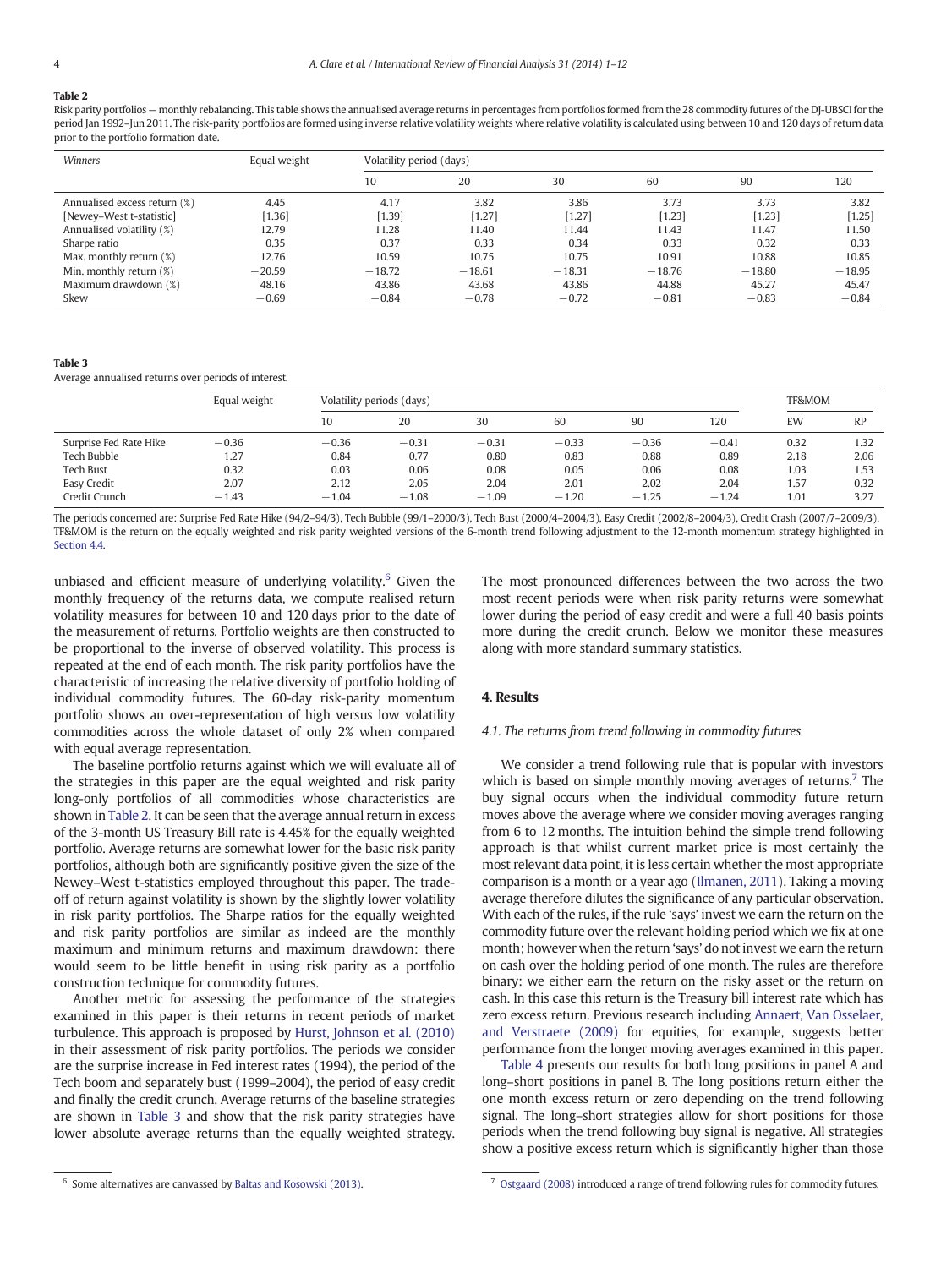<span id="page-4-0"></span>Trend following portfolios — monthly trading Jan 1992–Jun 2011.

|                              |         | Moving average period (months) |         |         |         |          |          |
|------------------------------|---------|--------------------------------|---------|---------|---------|----------|----------|
|                              | 6       | $\overline{7}$                 | 8       | 9       | 10      | 11       | 12       |
| Long-only                    |         |                                |         |         |         |          |          |
| Annualised excess return (%) | 5.77    | 6.04                           | 5.86    | 5.29    | 5.16    | 5.16     | 5.40     |
| [Newey-West t-statistic]     | [3.06]  | [3.20]                         | [3.13]  | [2.90]  | [2.87]  | [2.81]   | [2.88]   |
| Annualised volatility (%)    | 7.93    | 7.94                           | 7.84    | 7.80    | 7.74    | 7.81     | 7.79     |
| Sharpe ratio                 | 0.73    | 0.76                           | 0.75    | 0.68    | 0.67    | 0.66     | 0.69     |
| Max, monthly return (%)      | 9.92    | 9.92                           | 9.37    | 9.37    | 9.14    | 9.80     | 9.80     |
| Min. monthly return (%)      | $-7.11$ | $-7.06$                        | $-7.06$ | $-7.06$ | $-6.91$ | $-6.91$  | $-6.91$  |
| Maximum drawdown (%)         | 14.24   | 12.43                          | 13.57   | 15.20   | 15.99   | 16.73    | 16.76    |
| Skew                         | 0.34    | 0.46                           | 0.29    | 0.27    | 0.25    | 0.29     | 0.31     |
| Long-short                   |         |                                |         |         |         |          |          |
| Annualised excess return (%) | 6.35    | 6.87                           | 6.52    | 5.38    | 5.09    | 5.11     | 5.60     |
| [Newey-West t-statistic]     | [2.66]  | [2.84]                         | [2.77]  | [2.38]  | [2.27]  | [2.39]   | [2.63]   |
| Annualised volatility (%)    | 10.19   | 10.29                          | 10.04   | 10.03   | 10.12   | 10.07    | 10.00    |
| Sharpe ratio                 | 0.62    | 0.67                           | 0.65    | 0.54    | 0.50    | 0.51     | 0.56     |
| Max, monthly return (%)      | 20.59   | 20.59                          | 20.59   | 20.59   | 20.59   | 20.59    | 20.59    |
| Min. monthly return (%)      | $-9.25$ | $-9.25$                        | $-9.25$ | $-9.25$ | $-9.46$ | $-10.33$ | $-10.33$ |
| Maximum drawdown (%)         | 17.35   | 17.46                          | 16.24   | 18.80   | 20.97   | 18.84    | 17.98    |
| Skew                         | 1.27    | 1.28                           | 1.29    | 1.28    | 1.11    | 1.11     | 1.10     |

for the passive positions shown in [Table 2.](#page-3-0) Shorter length moving average signals provide a higher return than longer with the highest return for the 7-month moving average signal. These average excess returns are all significantly larger than zero. They are not, however, statistically significantly different from one another. The long only strategies provide the highest Sharpe ratio reflecting the generally rising market over the sample period and at around 0.7 are comfortably in the range suggested by [Ilmanen \(2011\)](#page-10-0) of 0.5–1.0. Note that the annualised volatility without trend following in [Table 2](#page-3-0) at 12.79% for the equally weighted portfolio is roughly 50% more than the trend following equivalent (at around 7.94% in Table 4): this elevated return with much lower volatility (often a half to a third of a buy and hold equivalent) is a typical finding for a range of asset classes and historical periods (see [ap Gwilym et al., 2010; Faber, 2007\)](#page-10-0). Note also that the maximum drawdown for trend following portfolios is roughly onethird that of long only equal weighting or risk parity strategies: again this is a typical finding that may be particularly desirable to investors. In addition, long–short strategies do provide even higher average returns which are generally more positively skewed, though the Sharpe ratios are inferior to the long-only case (see Table 4). Further in the most recent period of market turbulence during the credit crisis, trend following provided average returns of 0.64% per annum for long only, compared to  $-1.43\%$  with no trend following [\(Table 3\)](#page-3-0).

# 4.2. The returns from momentum investing in commodity futures

The results from following a simple momentum investing strategy are shown in Table 5. The strategy we examine is based on the

#### Table 5

Momentum portfolios — monthly trading Jan 1992–Jun 2011.

| formement portionos<br>$\frac{1}{2}$ monthly trading fair 1992 Jun 2011. |          |                                      |          |          |          |          |          |  |  |  |
|--------------------------------------------------------------------------|----------|--------------------------------------|----------|----------|----------|----------|----------|--|--|--|
|                                                                          |          | Momentum calculation period (months) |          |          |          |          |          |  |  |  |
|                                                                          | 6        | $\overline{7}$                       | 8        | 9        | 10       | 11       | 12       |  |  |  |
| <b>Winners</b>                                                           |          |                                      |          |          |          |          |          |  |  |  |
| Annualised excess return (%)                                             | 9.95     | 8.52                                 | 5.91     | 4.93     | 7.10     | 10.67    | 11.12    |  |  |  |
| [Newey-West t-statistic]                                                 | [2.09]   | $[1.92]$                             | $[1.50]$ | [1.34]   | [1.77]   | [2.45]   | [2.53]   |  |  |  |
| Annualised volatility (%)                                                | 20.10    | 19.93                                | 19.87    | 19.38    | 19.45    | 19.25    | 19.36    |  |  |  |
| Sharpe ratio                                                             | 0.50     | 0.43                                 | 0.30     | 0.25     | 0.37     | 0.55     | 0.57     |  |  |  |
| Max, monthly return (%)                                                  | 17.75    | 16.61                                | 16.61    | 16.81    | 17.47    | 16.81    | 16.81    |  |  |  |
| Min. monthly return (%)                                                  | $-25.04$ | $-27.72$                             | $-29.45$ | $-26.52$ | $-25.88$ | $-25.88$ | $-28.92$ |  |  |  |
| Maximum drawdown (%)                                                     | 48.67    | 50.70                                | 50.63    | 54.11    | 52.73    | 49.80    | 51.56    |  |  |  |
| Skew                                                                     | $-0.14$  | $-0.29$                              | $-0.44$  | $-0.32$  | $-0.26$  | $-0.31$  | $-0.56$  |  |  |  |
| Losers                                                                   |          |                                      |          |          |          |          |          |  |  |  |
| Annualised excess return (%)                                             | 0.16     | 1.13                                 | 1.65     | 0.58     | $-0.83$  | $-2.49$  | $-1.16$  |  |  |  |
| [Newey-West t-statistic]                                                 | [0.39]   | [0.61]                               | [0.73]   | [0.49]   | [0.17]   | [0.26]   | [0.08]   |  |  |  |
| Annualised volatility (%)                                                | 17.87    | 17.54                                | 17.18    | 17.91    | 17.88    | 17.12    | 17.42    |  |  |  |
| Sharpe ratio                                                             | 0.01     | 0.06                                 | 0.10     | 0.03     | $-0.05$  | $-0.15$  | $-0.07$  |  |  |  |
| Max, monthly return (%)                                                  | 20.05    | 22.40                                | 22.42    | 26.60    | 28.22    | 23.56    | 23.56    |  |  |  |
| Min. monthly return (%)                                                  | $-19.83$ | $-22.75$                             | $-21.78$ | $-21.78$ | $-20.64$ | $-21.78$ | $-21.14$ |  |  |  |
| Maximum drawdown (%)                                                     | 62.29    | 58.57                                | 54.24    | 50.98    | 57.35    | 69.55    | 60.68    |  |  |  |
| Skew                                                                     | 0.21     | 0.42                                 | 0.47     | 0.79     | 1.03     | 0.61     | 0.62     |  |  |  |
| Long winners-short losers                                                |          |                                      |          |          |          |          |          |  |  |  |
| Annualised excess return (%)                                             | 7.58     | 5.46                                 | 2.49     | 2.19     | 5.57     | 11.31    | 10.31    |  |  |  |
| [Newey-West t-statistic]                                                 | [2.27]   | [1.97]                               | [1.13]   | [1.08]   | [1.77]   | [3.10]   | [2.82]   |  |  |  |
| Annualised volatility (%)                                                | 22.24    | 21.08                                | 20.98    | 21.67    | 22.59    | 21.69    | 21.53    |  |  |  |
| Sharpe ratio                                                             | 0.34     | 0.26                                 | 0.12     | 0.10     | 0.25     | 0.52     | 0.48     |  |  |  |
| Max. monthly return (%)                                                  | 21.49    | 20.17                                | 20.40    | 20.60    | 19.48    | 20.60    | 19.89    |  |  |  |
| Min. monthly return (%)                                                  | $-22.38$ | $-26.50$                             | $-25.54$ | $-31.07$ | $-32.56$ | $-26.66$ | $-26.66$ |  |  |  |
| Maximum drawdown (%)                                                     | 49.49    | 37.02                                | 48.98    | 53.63    | 46.37    | 32.23    | 38.76    |  |  |  |
| Skew                                                                     | $-0.07$  | $-0.21$                              | $-0.13$  | $-0.48$  | $-0.61$  | $-0.24$  | $-0.27$  |  |  |  |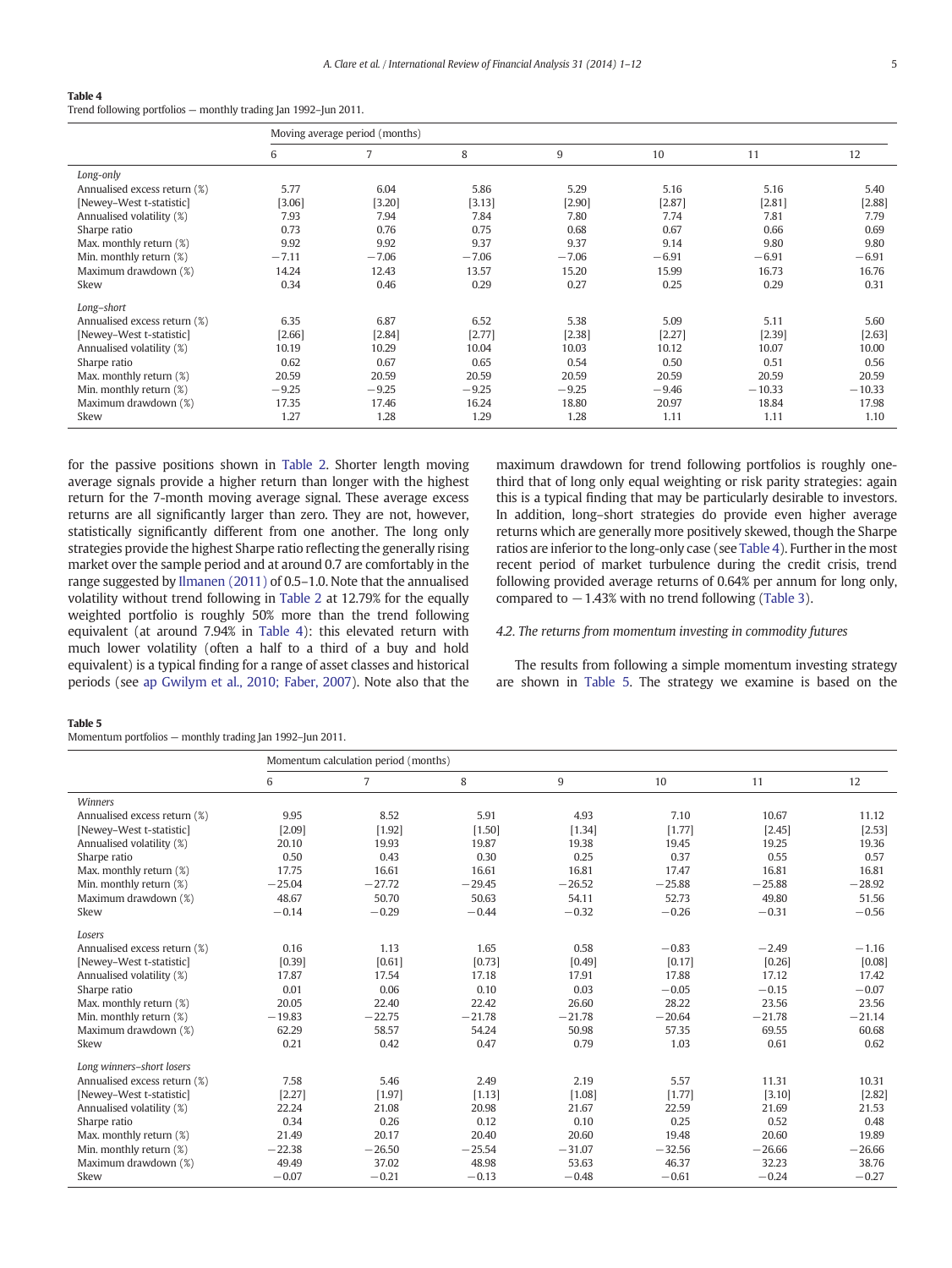<span id="page-5-0"></span>12-Month momentum subdivision — monthly trading Jan 1992–Jun 2011.

|                              |              |          | Momentum calculation period (months) |          |
|------------------------------|--------------|----------|--------------------------------------|----------|
|                              | $\mathbf{1}$ | $2 - 6$  | $7 - 12$                             | 12       |
| <b>Winners</b>               |              |          |                                      |          |
| Annualised excess return (%) | 8.08         | 9.24     | 7.57                                 | 11.12    |
| Annualised volatility (%)    | 18.53        | 19.53    | 18.29                                | 19.36    |
| Sharpe ratio                 | 0.44         | 0.47     | 0.41                                 | 0.57     |
| Max, monthly return (%)      | 16.37        | 16.61    | 18.20                                | 16.81    |
| Min, monthly return (%)      | $-17.92$     | $-24.55$ | $-26.32$                             | $-28.92$ |
| Maximum drawdown (%)         | 48.88        | 49.58    | 63.56                                | 51.56    |
| Skew                         | $-0.13$      | $-0.28$  | $-0.47$                              | $-0.56$  |
| Losers                       |              |          |                                      |          |
| Annualised excess return (%) | 0.93         | 1.62     | $-3.62$                              | $-1.16$  |
| Annualised volatility (%)    | 18.00        | 17.80    | 16.90                                | 17.42    |
| Sharpe ratio                 | 0.05         | 0.09     | $-0.21$                              | $-0.07$  |
| Max, monthly return (%)      | 16.26        | 22.39    | 18.28                                | 23.56    |
| Min. monthly return (%)      | $-17.31$     | $-21.43$ | $-16.31$                             | $-21.14$ |
| Maximum drawdown (%)         | 66.47        | 62.15    | 71.33                                | 60.68    |
| Skew                         | 0.07         | 0.36     | 0.32                                 | 0.62     |
|                              |              |          |                                      |          |
| Long winners-short losers    |              |          |                                      |          |
| Annualised excess return (%) | 4.50         | 5.40     | 9.71                                 | 10.31    |
| Annualised volatility (%)    | 22.55        | 21.64    | 19.91                                | 21.53    |
| Sharpe ratio                 | 0.20         | 0.25     | 0.49                                 | 0.48     |
| Max, monthly return (%)      | 17.23        | 23.60    | 15.36                                | 19.89    |
| Min. monthly return (%)      | $-22.08$     | $-22.39$ | $-20.26$                             | $-26.66$ |
| Maximum drawdown (%)         | 76.68        | 38.48    | 47.73                                | 38.76    |
| Skew                         | $-0.28$      | $-0.04$  | $-0.11$                              | $-0.27$  |

momentum in commodity returns over a range of prior periods ranging from 6 to 12 months. Portfolios are constructed for quartiles of highest (winner) and lowest (loser) commodity futures based on their cumulative return over the range of prior months. Returns are then computed for the month of the construction of the portfolios. Given the number of commodity futures that we examine, there are 7 returns in each of the winner and loser portfolios. The panels of summary

#### Table 7

| Risk parity 12-month momentum portfolios — monthly trading Jan 1992–Jun 2011. |  |  |  |
|-------------------------------------------------------------------------------|--|--|--|
|                                                                               |  |  |  |

statistics shown in [Table 5](#page-4-0) are for long positions in the winner and loser portfolios and long winner–short loser portfolios.

The long investments in winner portfolios show high and significant positive excess returns for momentum calculation periods at the short and long ends. This is greatest at the longer end; 12-month momentum provides an average annualised excess return of 11.12% which is significantly greater than for the medium length calculation periods. This is in excess of that achieved by any of the long trend following strategies discussed above but comes at the price of much higher volatility. The Sharpe ratio of the 12-month momentum strategy is 0.57 which is clearly lower than that of any of the trend-following strategies which is maximised at 0.76 for the 7-month trend-following portfolio. The performance of all momentum strategies are also negatively skewed and show much larger maximum drawdowns compared to all trend following strategies (in [Table 4](#page-4-0)). Further (and not shown here) long-only momentum strategies all resulted in average losses over the credit crisis period. This highlights the point made by [Daniel and Moskowitz \(2011\)](#page-10-0) and [Daniel, Jagannathan, and Kim](#page-10-0) [\(2012\)](#page-10-0) that momentum strategy returns are often skewed and are subject to momentum crashes where momentum portfolio returns fall abruptly following a downturn in the market overall. Part of the motivation for introducing a trend following element to a momentum strategy in commodity futures is to reduce the skewness in returns and the associated crash risk.

[Novy-Marx \(2012\)](#page-10-0) has recently raised the question of the relative performance of momentum strategies based on different length periods of momentum. His results show limited returns from shorter length periods of up to 6 months compared with longer periods between 6 and 12months. Table 6 shows a comparison of four momentum periods for our commodity futures data. These show that, contrasting with Novy-Marx, that returns and Sharpe ratios are higher for 12month momentum returns than for short or medium length periods. Unlike evidence in [Novy-Marx \(2012\),](#page-10-0) there is some evidence from column 2 of Table 6 that averaging over 2–6 months provides for a higher average return and Sharpe ratio than for the average of 7–12 months. However, these

|                              | Volatility period (days) |          |          |          |          |          |  |  |
|------------------------------|--------------------------|----------|----------|----------|----------|----------|--|--|
|                              | 10                       | 20       | 30       | 60       | 90       | 120      |  |  |
| Winners                      |                          |          |          |          |          |          |  |  |
| Annualised excess return (%) | 11.23                    | 10.41    | 11.61    | 11.05    | 10.67    | 10.31    |  |  |
| [Newey-West t-statistic]     | $[2.42]$                 | [2.25]   | [2.54]   | [2.60]   | [2.52]   | [2.46]   |  |  |
| Annualised volatility (%)    | 18.72                    | 18.93    | 19.03    | 18.82    | 19.02    | 19.11    |  |  |
| Sharpe ratio                 | 0.60                     | 0.55     | 0.61     | 0.59     | 0.56     | 0.54     |  |  |
| Max, monthly return (%)      | 16.81                    | 16.81    | 16.81    | 16.93    | 16.93    | 16.93    |  |  |
| Min. monthly return (%)      | $-26.40$                 | $-25.88$ | $-25.88$ | $-25.88$ | $-25.88$ | $-25.88$ |  |  |
| Maximum drawdown (%)         | 51.56                    | 56.25    | 51.75    | 49.22    | 48.86    | 48.57    |  |  |
| Skew                         | $-0.45$                  | $-0.38$  | $-0.36$  | $-0.45$  | $-0.43$  | $-0.44$  |  |  |
| Losers                       |                          |          |          |          |          |          |  |  |
| Annualised excess return (%) | $-2.12$                  | $-3.32$  | $-2.47$  | $-2.77$  | $-3.33$  | $-2.83$  |  |  |
| [Newey-West t-statistic]     | [0.33]                   | [0.63]   | [0.39]   | [0.48]   | [0.65]   | $[0.52]$ |  |  |
| Annualised volatility (%)    | 14.24                    | 14.69    | 14.61    | 14.53    | 14.48    | 14.41    |  |  |
| Sharpe ratio                 | $-0.15$                  | $-0.23$  | $-0.17$  | $-0.19$  | $-0.23$  | $-0.20$  |  |  |
| Max, monthly return (%)      | 14.75                    | 14.75    | 14.75    | 14.75    | 14.75    | 14.75    |  |  |
| Min. monthly return (%)      | $-16.75$                 | $-17.99$ | $-17.46$ | $-17.46$ | $-17.46$ | $-17.46$ |  |  |
| Maximum drawdown (%)         | 63.65                    | 71.48    | 65.72    | 65.11    | 67.30    | 64.70    |  |  |
| Skew                         | 0.24                     | 0.10     | 0.12     | 0.13     | 0.21     | 0.20     |  |  |
| Long winners-short losers    |                          |          |          |          |          |          |  |  |
| Annualised excess return (%) | 10.31                    | 12.87    | 13.16    | 12.91    | 13.16    | 12.23    |  |  |
| [Newey-West t-statistic]     | [3.28]                   | [3.50]   | [3.68]   | [3.62]   | [3.65]   | [3.57]   |  |  |
| Annualised volatility (%)    | 21.53                    | 19.48    | 19.40    | 19.43    | 19.74    | 19.81    |  |  |
| Sharpe ratio                 | 0.48                     | 0.66     | 0.68     | 0.66     | 0.67     | 0.62     |  |  |
| Max, monthly return (%)      | 19.89                    | 17.71    | 17.65    | 19.89    | 19.89    | 19.89    |  |  |
| Min. monthly return (%)      | $-26.66$                 | $-15.72$ | $-15.72$ | $-15.72$ | $-15.72$ | $-15.21$ |  |  |
| Maximum drawdown (%)         | 38.76                    | 39.55    | 31.72    | 30.30    | 28.43    | 28.14    |  |  |
| Skew                         | $-0.08$                  | $-0.01$  | $-0.01$  | 0.00     | 0.02     | 0.05     |  |  |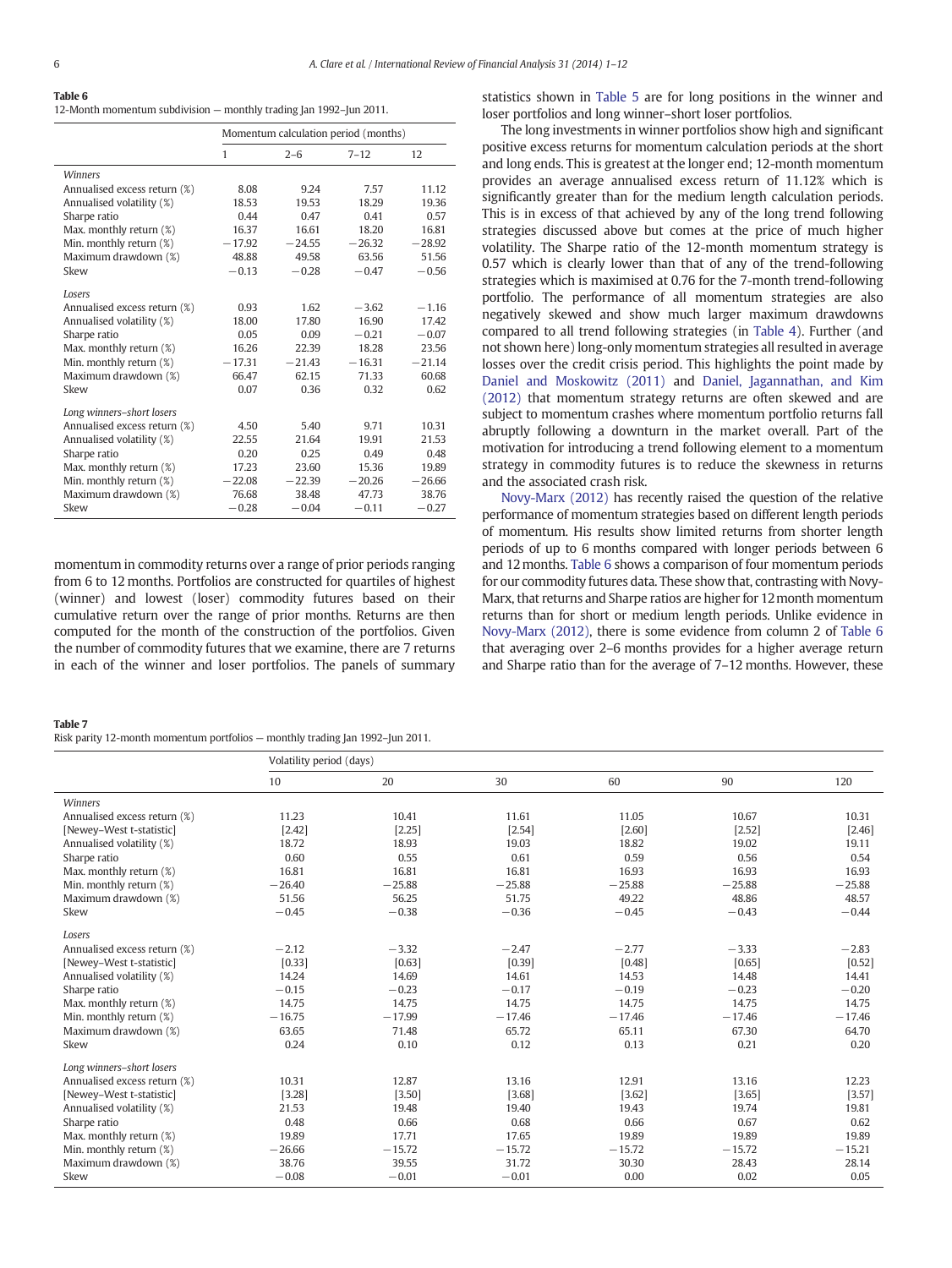are both dominated by the 12 month period. The discontinuity in performance raises questions about the applicability of popular behavioural and rational explanations of the effectiveness of momentum strategies.

# 4.3. Risk parity trend following and momentum portfolios

The portfolio returns shown in [Tables 4 and 5](#page-4-0) for trend following and momentum portfolios separately are for the standard equally-weighted cases. Next, we evaluate the contribution that risk-parity weighting might make to these strategies. [Table 7](#page-5-0) provides results for the highest return, 12-month momentum strategy for a range of volatility measurement periods and is directly comparable to the last column in [Table 5](#page-4-0). As with the simple raw returns reported above in [Table 2,](#page-3-0) the impact of risk-parity weighting is to increase the presence of lower volatility commodities in portfolios. Thus amongst winner portfolios, returns are slightly less volatile and have a somewhat lower maximum drawdown as well as being less negatively skewed than in the equallyweighted case. Average returns for winners are higher for some volatility periods. The performance of loser portfolios is much worse under risk-parity weighting although this is not significantly different from zero given the size of the t-statistics. Consequently, average returns and Sharpe ratios for winner-loser portfolios are much higher in this case. For a 30-day volatility measurement period, average returns are some 13.16% with a Sharpe ratio of 0.68 compared to, say, 10.31% and 0.48 for the long–short equally weighted portfolio in [Table 5](#page-4-0) (12month momentum calculation period). Overall the results of adding the risk parity overlay to momentum investing have limited impact on the results but do lead to some overall improvement, especially with regard to maximum drawdowns.

What if we overlay trend following on the simple returns and apply risk-parity weighting? The results are shown in Table 8, where 7- and 12-month moving average-based strategies are reported, and may be compared with the equally weighted version in [Table 4](#page-4-0) which has no trend following. These show, as with the results for momentum strategies, that the biggest impact of risk-parity weighting is on loser portfolios and, consequently, on long winner–short loser portfolios. Average returns and Sharpe ratios are significantly higher for long– short portfolios for longer volatility calculation periods with the trend following overlay. These should also be compared with the risk-parity portfolios in [Table 2](#page-3-0) which do not adjust for trend following, where drawdowns are at least 3 times as big and Sharpe ratios are only half the size of Table 8. These results show that risk-parity weighting can have rather limited effects relative to equal weighting but that more predictable and substantial effects come from applying trend following.

[Inker \(2010\)](#page-10-0) has raised a number of concerns with risk parity weighting in the context of strategies in equity and bond markets. These are mostly concerned with the use of leverage to extend the weight given to bonds in portfolios which we do not consider here. The remaining concern raised by Inker is that the attractiveness of previously low volatility return assets such as bonds might be overstated as they are subject to significant skewness risk. In our

# Table 8

Risk parity trend following portfolios — monthly trading Jan 1992–Jun 2011.

|                                | Volatility period (days) |         |         |         |         |         |         |
|--------------------------------|--------------------------|---------|---------|---------|---------|---------|---------|
| 7-month moving average signal  | 10                       | 20      | 30      | 60      | 90      | 120     | 180     |
| Long-only                      |                          |         |         |         |         |         |         |
| Annualised excess return (%)   | 5.01                     | 5.10    | 5.22    | 5.35    | 5.40    | 5.51    | 5.51    |
| [Newey-West t-statistic]       | [2.97]                   | [2.94]  | [2.95]  | [3.03]  | [3.03]  | [3.07]  | [3.05]  |
| Annualised volatility (%)      | 7.08                     | 7.16    | 7.17    | 7.13    | 7.20    | 7.22    | 7.24    |
| Sharpe ratio                   | 0.71                     | 0.71    | 0.73    | 0.75    | 0.75    | 0.76    | 0.76    |
| Max. monthly return (%)        | 8.62                     | 9.25    | 9.41    | 9.73    | 9.62    | 9.67    | 9.76    |
| Min. monthly return (%)        | $-7.30$                  | $-6.98$ | $-6.79$ | $-6.73$ | $-6.72$ | $-6.74$ | $-6.75$ |
| Maximum drawdown (%)           | 13.30                    | 13.06   | 12.78   | 12.65   | 12.69   | 12.74   | 12.77   |
| Skew                           | 0.12                     | 0.22    | 0.33    | 0.37    | 0.33    | 0.35    | 0.36    |
| Long-short                     |                          |         |         |         |         |         |         |
| Annualised excess return (%)   | 5.29                     | 5.84    | 6.03    | 6.41    | 6.52    | 6.64    | 6.52    |
| [Newey-West t-statistic]       | [2.64]                   | [2.81]  | [2.85]  | [2.92]  | [2.93]  | [2.94]  | [2.86]  |
| Annualised volatility (%)      | 8.91                     | 8.95    | 8.94    | 8.96    | 9.00    | 9.04    | 9.10    |
| Sharpe ratio                   | 0.59                     | 0.65    | 0.67    | 0.72    | 0.72    | 0.73    | 0.72    |
| Max, monthly return (%)        | 18.72                    | 18.61   | 18.31   | 18.76   | 18.80   | 18.95   | 19.06   |
| Min. monthly return (%)        | $-7.35$                  | $-7.14$ | $-6.85$ | $-6.70$ | $-6.78$ | $-6.73$ | $-6.84$ |
| Maximum drawdown (%)           | 15.31                    | 14.45   | 14.03   | 12.23   | 12.01   | 12.69   | 12.96   |
| Skew                           | 1.46                     | 1.43    | 1.39    | 1.55    | 1.51    | 1.55    | 1.56    |
| 12-month moving average signal |                          |         |         |         |         |         |         |
| Long-only                      |                          |         |         |         |         |         |         |
| Annualised excess return (%)   | 5.05                     | 4.99    | 5.09    | 5.18    | 5.19    | 5.29    | 5.26    |
| [Newey-West t-statistic]       | [2.83]                   | [2.75]  | [2.78]  | [2.87]  | [2.86]  | [2.90]  | [2.88]  |
| Annualised volatility (%)      | 7.05                     | 7.10    | 7.13    | 7.07    | 7.11    | 7.14    | 7.17    |
| Sharpe ratio                   | 0.72                     | 0.70    | 0.71    | 0.73    | 0.73    | 0.74    | 0.73    |
| Max. monthly return (%)        | 8.80                     | 9.42    | 9.56    | 9.74    | 9.62    | 9.69    | 9.71    |
| Min. monthly return (%)        | $-7.03$                  | $-6.68$ | $-6.68$ | $-6.44$ | $-6.54$ | $-6.53$ | $-6.43$ |
| Maximum drawdown (%)           | 15.76                    | 15.52   | 15.54   | 15.34   | 15.41   | 15.50   | 15.67   |
| Skew                           | 0.24                     | 0.30    | 0.37    | 0.39    | 0.35    | 0.37    | 0.38    |
| Long-short                     |                          |         |         |         |         |         |         |
| Annualised excess return (%)   | 5.37                     | 5.60    | 5.77    | 6.08    | 6.09    | 6.20    | 6.02    |
| [Newey-West t-statistic]       | [2.77]                   | [2.81]  | [2.88]  | [3.03]  | [3.01]  | [3.05]  | [2.98]  |
| Annualised volatility (%)      | 8.81                     | 8.85    | 8.89    | 8.87    | 8.89    | 8.92    | 8.96    |
| Sharpe ratio                   | 0.61                     | 0.63    | 0.65    | 0.69    | 0.68    | 0.69    | 0.67    |
| Max. monthly return (%)        | 18.72                    | 18.61   | 18.31   | 18.76   | 18.80   | 18.95   | 19.06   |
| Min. monthly return (%)        | $-8.09$                  | $-8.03$ | $-8.13$ | $-7.96$ | $-7.72$ | $-7.66$ | $-7.73$ |
| Maximum drawdown (%)           | 15.79                    | 15.84   | 16.15   | 14.65   | 14.69   | 14.18   | 14.03   |
| Skew                           | 1.38                     | 1.37    | 1.27    | 1.43    | 1.42    | 1.46    | 1.48    |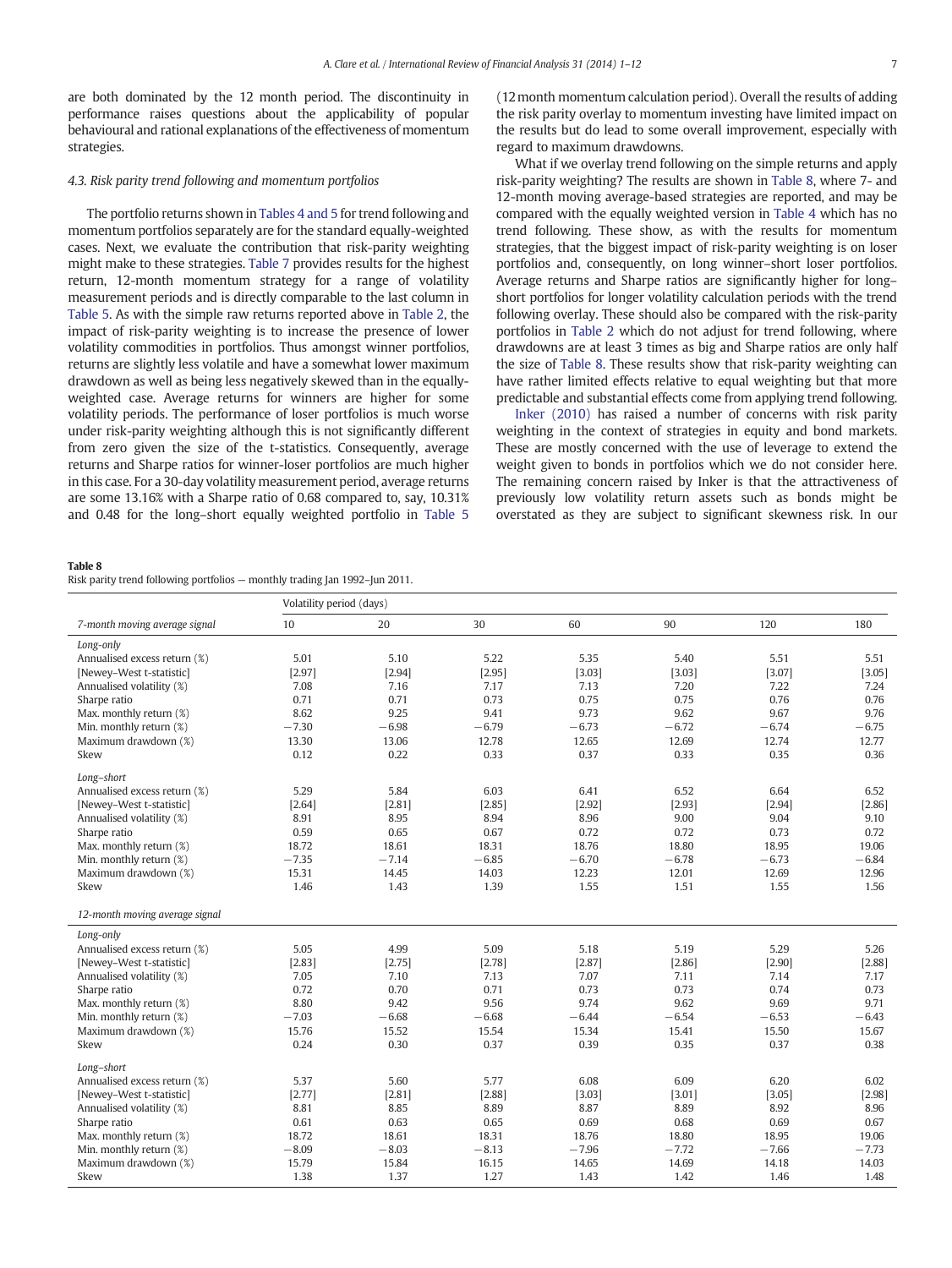<span id="page-7-0"></span>Trend following 60-day risk parity 12-month momentum portfolios — monthly Jan 1992–Jun 2011.

|                              |          | Moving average period (months) |          |          |          |          |          |
|------------------------------|----------|--------------------------------|----------|----------|----------|----------|----------|
|                              | 6        | $\overline{7}$                 | 8        | 9        | 10       | 11       | 12       |
| Winners                      |          |                                |          |          |          |          |          |
| Annualised excess return (%) | 12.77    | 12.90                          | 12.87    | 12.37    | 12.09    | 11.79    | 12.43    |
| [Newey-West t-statistic]     | [3.39]   | [3.49]                         | [3.41]   | [3.30]   | [3.26]   | [3.10]   | [3.23]   |
| Annualised volatility (%)    | 16.17    | 16.41                          | 16.54    | 16.64    | 16.56    | 16.83    | 16.91    |
| Sharpe ratio                 | 0.79     | 0.79                           | 0.78     | 0.74     | 0.73     | 0.70     | 0.73     |
| Max, monthly return (%)      | 16.93    | 16.93                          | 16.93    | 16.93    | 16.93    | 16.93    | 16.93    |
| Min. monthly return (%)      | $-13.00$ | $-13.00$                       | $-13,00$ | $-13.00$ | $-13.00$ | $-14.26$ | $-14.26$ |
| Maximum drawdown (%)         | 31.43    | 30.73                          | 30.19    | 28.95    | 28.22    | 32.18    | 31.79    |
| Skew                         | 0.06     | 0.14                           | 0.12     | 0.10     | 0.07     | 0.00     | 0.01     |
| Losers                       |          |                                |          |          |          |          |          |
| Annualised excess return (%) | $-3.07$  | $-4.02$                        | $-3.46$  | $-3.26$  | $-3.07$  | $-3.23$  | $-3.40$  |
| [Newey-West t-statistic]     | [0.72]   | [1.04]                         | [0.80]   | [0.71]   | [0.64]   | [0.69]   | [0.74]   |
| Annualised volatility (%)    | 12.93    | 12.97                          | 13.22    | 13.50    | 13.62    | 13.65    | 13.78    |
| Sharpe ratio                 | $-0.24$  | $-0.31$                        | $-0.26$  | $-0.24$  | $-0.23$  | $-0.24$  | $-0.25$  |
| Max, monthly return (%)      | 14.75    | 14.75                          | 14.75    | 14.75    | 14.75    | 14.75    | 14.75    |
| Min. monthly return (%)      | $-17.46$ | $-17.46$                       | $-17.46$ | $-17.46$ | $-17.46$ | $-17.46$ | $-17.46$ |
| Maximum drawdown (%)         | 62.18    | 66.65                          | 66.46    | 66.79    | 64.66    | 64.64    | 66.52    |
| Skew                         | 0.04     | 0.07                           | 0.07     | 0.07     | 0.05     | 0.05     | 0.08     |
| Long winners-short losers    |          |                                |          |          |          |          |          |
| Annualised excess return (%) | 14.70    | 15.94                          | 15.28    | 14.48    | 13.92    | 13.88    | 14.69    |
| [Newey-West t-statistic]     | [3.84]   | [4.07]                         | [3.98]   | [3.91]   | [3.86]   | [3.86]   | [4.04]   |
| Annualised volatility (%)    | 19.33    | 19.53                          | 19.33    | 19.54    | 19.56    | 19.53    | 19.65    |
| Sharpe ratio                 | 0.76     | 0.82                           | 0.79     | 0.74     | 0.71     | 0.71     | 0.75     |
| Max. monthly return (%)      | 19.59    | 19.59                          | 19.59    | 19.89    | 19.89    | 19.89    | 19.89    |
| Min. monthly return (%)      | $-14.84$ | $-14.84$                       | $-14.84$ | $-14.84$ | $-14.84$ | $-15.72$ | $-15.72$ |
| Maximum drawdown (%)         | 31.87    | 32.01                          | 31.44    | 31.00    | 30.07    | 30.17    | 30.83    |
| Skew                         | $-0.08$  | $-0.10$                        | $-0.09$  | $-0.06$  | $-0.07$  | 0.00     | $-0.02$  |

commodity futures data we do not see any substantial skewness risk with lower volatility commodities and therefore do not anticipate the increased weight attached to these commodities in the risk parity portfolio increasing skewness risk at the portfolio level. Indeed the addition of the trend following component reduces skewness in returns as is noted above.

#### Table 10

Risk adjustment of returns: long only portfolios.

| Simple average-long only |          |                                   |            |            |            |            |              |            |             |         |
|--------------------------|----------|-----------------------------------|------------|------------|------------|------------|--------------|------------|-------------|---------|
|                          |          |                                   |            | Average    |            |            |              |            |             | Average |
| TF & MOM RP              |          |                                   |            | 1.126      |            |            | <b>TF RP</b> |            |             | 0.463   |
|                          |          |                                   | [3.49]     |            |            |            |              |            |             |         |
| TF & MOM EW              |          |                                   |            | 1.125      |            |            | <b>MOMRP</b> |            |             | 1.026   |
|                          |          |                                   |            | [3.42]     |            |            |              |            |             | [2.60]  |
| Equity factors-long only |          |                                   |            |            |            |            |              |            |             |         |
|                          |          | Alpha                             |            | <b>MKT</b> | <b>SMB</b> |            | <b>HML</b>   | <b>UMD</b> |             | R2      |
| TF & MOM RP              |          | 0.877                             |            | 0.233      | $-0.0036$  |            | 0.0823       | 0.158      |             | 0.0844  |
|                          |          | $[2.80]$                          |            | [3.24]     | [0.04]     |            | $[0.92]$     | [3.01]     |             |         |
| TF & MOM EW              |          | 0.873                             |            | 0.218      | $-0.0018$  |            | 0.0877       | 0.173      |             | 0.0797  |
|                          |          | [2.83]                            |            | [3.05]     | [0.02]     |            | $[0.99]$     | [3.19]     |             |         |
| <b>TF RP</b>             |          | 0.350                             |            | 0.104      | 0.00732    |            | 0.0546       | 0.0562     |             | 0.0420  |
|                          |          | $[2.41]$                          |            | $[2.61]$   | [0.19]     |            | $[1.44]$     | $[2.01]$   |             |         |
| <b>MOM VW</b>            |          | 0.649                             |            | 0.436      | 0.0075     |            | 0.136        | 0.146      |             | 0.0705  |
|                          |          | $[1.64]$                          |            | [3.54]     | [0.08]     |            | [1.47]       | [2.42]     |             |         |
|                          |          | Hedge fund risk factors-long only |            |            |            |            |              |            |             |         |
|                          | Alpha    | SBD                               | <b>SFX</b> | SCOM       | <b>EMF</b> | <b>SSF</b> | <b>BMF</b>   | <b>CSF</b> | <b>EMRF</b> | R2      |
| TF & MOM RP              | 1.14     | $-1.59$                           | $-0.539$   | 8.89       | $-0.0974$  | 0.0557     | 1.64         | $-1.28$    | 0.200       | 0.0312  |
|                          | $[3.42]$ | [0.89]                            | [0.38]     | [3.63]     | [0.75]     | [0.52]     | $[1.11]$     | [1.41]     | $[2.25]$    |         |
| TF & MOM EW              | 1.16     | $-1.02$                           | $-0.985$   | 8.04       | $-0.119$   | 0.0731     | 1.42         | $-0.773$   | 0.201       | 0.0302  |
|                          | [3.39]   | $[0.60]$                          | [0.71]     | [3.81]     | [0.90]     | [0.69]     | $[0.90]$     | [0.73]     | $[2.29]$    |         |
| <b>TF RP</b>             | 0.464    | $-0.564$                          | $-0.304$   | 4.05       | $-0.0878$  | $-0.0442$  | 1.21         | 0.0222     | 0.142       | 0.0311  |
|                          | [3.08]   | [0.69]                            | [0.50]     | [3.53]     | [1.31]     | [1.13]     | $[1.69]$     | [0.05]     | [3.36]      |         |
| <b>MOM RP</b>            | 0.910    | $-1.19$                           | $-1.17$    | 6.61       | $-0.0260$  | 0.0938     | $-1.46$      | $-5.31$    | 0.257       | 0.0322  |
|                          | [2.36]   | [0.46]                            | [0.63]     | [2.23]     | [0.19]     | [0.86]     | [0.72]       | [2.19]     | $[2.57]$    |         |

The risk factors are; the Fama–French four US equity market factors, MKT, SMB, HML and UMD and, secondly the eight hedge fund factors of [Fung and Hsieh \(2001\):](#page-10-0) the PTFS Bond (SBD), Currency (SFX) and Commodity Trend (SCOM) lookback straddle returns; Equity Market Factor (EMF), Size Spread Factor (SSF), Bond Market Factor (BMF), Credit Spread Factor (CSF) and Emerging Market Risk Factor (EMRF). Portfolios are either equal-weight (EW) or risk-parity weighted (RP) for trend following (TF), momentum (MOM) or a combination of the two (TF & MOM).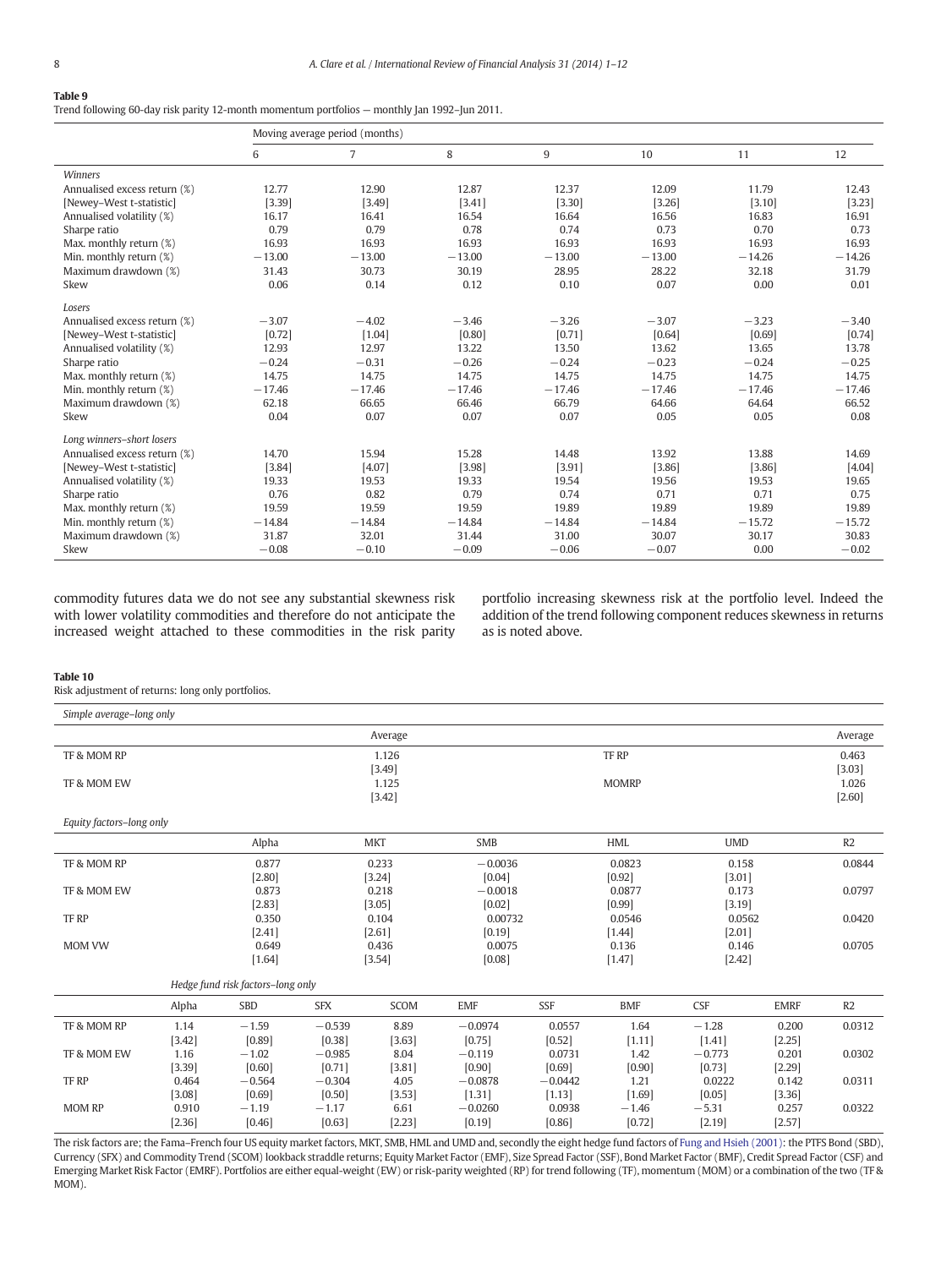<span id="page-8-0"></span>Risk adjustment: long–short portfolios.

| Simple average–long–short |                                    |          |            |             |            |              |                  |            |             |          |
|---------------------------|------------------------------------|----------|------------|-------------|------------|--------------|------------------|------------|-------------|----------|
|                           |                                    |          |            | Average     |            |              |                  |            |             | Average  |
| TF & MOM RP               |                                    | 1.398    |            |             |            | <b>TF RP</b> |                  |            |             | 0.565    |
|                           |                                    |          |            | [4.07]      |            |              |                  |            |             | $[2.92]$ |
| TF & MOM EW               |                                    |          |            | 1.272       |            |              | <b>MOMRP</b>     |            |             | 1.172    |
|                           |                                    |          |            | [3.41]      |            |              |                  |            |             | [3.62]   |
| Equity factors-long-short |                                    |          |            |             |            |              |                  |            |             |          |
|                           |                                    | Alpha    |            | <b>MKT</b>  | <b>SMB</b> |              | <b>HML</b>       | <b>UMD</b> |             | R2       |
| TF & MOM RP               |                                    | 1.238    |            | $-0.0064$   | $-0.0014$  |              | 0.042            | 0.263      |             | 0.0780   |
|                           |                                    | $[3.46]$ |            | [0.06]      |            | [0.02]       |                  | [3.75]     |             |          |
| TF & MOM EW               | 1.11                               |          | $-0.0948$  | 0.0512      |            | 0.0998       | 0.296            |            | 0.116       |          |
|                           |                                    | $[2.90]$ | [0.85]     |             |            | [0.52]       |                  | [4.20]     |             |          |
| <b>TF RP</b>              |                                    | 0.601    |            | $-0.122$    |            | $-0.0307$    |                  | 0.0847     |             | 0.0644   |
|                           |                                    | [2.65]   | $[1.25]$   |             | [1.04]     |              | [0.46]           | [3.05]     |             |          |
| <b>MOM RP</b>             |                                    | 0.930    |            | 0.142       |            | 0.0312       |                  | 0.225      |             | 0.0576   |
|                           |                                    | $[2.85]$ |            | $[1.71]$    | [0.37]     |              | [0.77]<br>[3.05] |            |             |          |
|                           | Hedge fund risk factors-long-short |          |            |             |            |              |                  |            |             |          |
|                           | Alpha                              | SBD      | <b>SFX</b> | <b>SCOM</b> | <b>EMF</b> | <b>SSF</b>   | <b>BMF</b>       | <b>CSF</b> | <b>EMRF</b> | R2       |
| TF & MOM RP               | 1.49                               | $-0.753$ | $-0.310$   | 7.10        | $-0.141$   | 0.124        | 1.53             | 0.761      | 0.0246      | 0.0215   |
|                           | [4.00]                             | [0.36]   | [0.16]     | $[2.07]$    | [0.92]     | $[0.86]$     | [0.78]           | $[0.41]$   | $[0.24]$    |          |
| TF & MOM EW               | 1.44                               | $-2.31$  | $-1.35$    | 7.17        | $-0.139$   | 0.191        | 1.34             | 0.211      | $-0.0642$   | 0.0296   |
|                           | [3.64]                             | [1.13]   | [0.66]     | $[2.24]$    | [0.91]     | [1.25]       | [0.64]           | $[1.36]$   | [0.58]      |          |
| <b>TF RP</b>              | 0.687                              | $-0.367$ | 0.0528     | 4.15        | $-0.146$   | $-0.0546$    | 2.31             | 2.57       | 0.0301      | 0.0226   |
|                           | $[3.33]$                           | [0.33]   | [0.06]     | $[2.43]$    | [2.03]     | $[1.25]$     | $[1.92]$         | [1.84]     | [0.70]      |          |
| <b>MOM RP</b>             | 1.15                               | 0.563    | $-0.928$   | 3.37        | $-0.0496$  | 0.221        | $-2.15$          | $-3.50$    | 0.0233      | 0.0312   |
|                           | [3.22]                             | [0.23]   | [0.48]     | [0.96]      | [0.33]     | [1.60]       | [1.10]           | [2.20]     | [0.23]      |          |

The risk factors are: the Fama–French four US equity market factors, MKT, SMB, HML and UMD and, secondly the eight hedge fund factors of [Fung and Hsieh \(2001\):](#page-10-0) the PTFS Bond (SBD), Currency (SFX) and Commodity Trend (SCOM) lookback straddle returns; Equity Market Factor (EMF), Size Spread Factor (SSF), Bond Market Factor (BMF), Credit Spread Factor (CSF) and Emerging Market Risk Factor (EMRF). Portfolios are either equal-weight (EW) or risk-parity weighted (RP) for trend following (TF), momentum (MOM) or a combination of the two (TF & MOM).

# 4.4. The performance of combined trend following and momentum portfolios

Finally, we examine whether combining the two strategies could provide a set of portfolios which perform better than either of the two strategies alone. Interest in combined strategies has arisen in the context of designing strategies in a variety of markets outside of commodity futures, see [Antonacci \(2012\),](#page-10-0) for example. Our results shown in [Table 9](#page-7-0) provide the summary evidence for a set of combined strategies; those of between 6 and 12-month trend following and 12-month momentum risk-parity portfolios based on a 60-day volatility calculation. For a commodity to now be in the winner portfolio it must be in the top quartile of assets based on the momentum calculation and also have a positive trend according to the trend following rule. Losers must be in the bottom quintile of the momentum rankings and have a negative trend. Considering winner portfolios, the average excess returns from these strategies exceed those from any of the winner strategies examined thus far. Compared with momentum-only returns in [Table 5](#page-4-0) with, say a 12 month momentum period, the 7 month moving average trend following return at 12.90% is over 1.85% higher with a standard error of 0.27%. As a result of the impact of the lower volatility of trend following strategies, these higher returns are achieved at lower levels of volatility than in the case of momentum-only strategies and so have a higher Sharpe ratio than any of the previous strategies. There is no evidence of any skewness in these returns and they are also subject to lower maximum drawdown than previous strategies. Loser portfolios provide a consistently small negative and more volatile set of returns which are also not skewed. Winner–loser portfolios thus provide the highest set of returns for all trend-following moving average calculation periods and generate the highest average excess return of 15.94% and a Sharpe ratio of 0.82. ([Table 9](#page-7-0))These results show that amongst all momentum strategies, the introduction of trend following leads to reduced variability and a positive impact on skewness. If the risk-parity results in [Table 9](#page-7-0) are compared with those from equally weighted portfolios with similar

momentum and moving average parameters, it can be shown that risk parity leads to slightly higher average returns at a lower level of volatility.<sup>8</sup> This is consistent with the original promoters of risk-parity portfolios and the evaluations of broader asset classes such as [Asness](#page-10-0) [et al. \(2013\),](#page-10-0) for example. Finally, examining the periods of market turbulence, the final column of [Table 3](#page-3-0) shows that both equally weighted and risk parity returns from the combined 6-month trend following and 12-month momentum strategy provide positive returns over all of these periods and, in particular, the most recent credit crisis period where the winner–loser strategy delivered in excess of 3% pa.

In this section we have shown that whilst a momentum strategy can deliver high returns, this is associated with high negative skewness and maximum drawdown. This is true of equally and risk parity weighted versions of the strategy and for long-only winners portfolios and long– short, winners–losers strategies. Trend following in itself provides a more modest but significantly higher return than passive strategies but higher Sharpe ratios reflecting reduced volatility. The addition of trend following to a momentum strategy reduces the downside risk of the momentum approach without sacrificing returns. The reduced negative skewness is also reflected in reduced maximum drawdown. Whether the significant enhanced average returns from these strategies is compensation for exposure to important risk factors is our next concern.

# 5. Understanding the profitability of strategy returns

# 5.1. Risk adjusted returns

The properties of returns presented thus far refer to unconditional returns from trend following and momentum strategies. In this section we examine whether these excess returns are explained by widely

<sup>&</sup>lt;sup>8</sup> These results are available from the authors.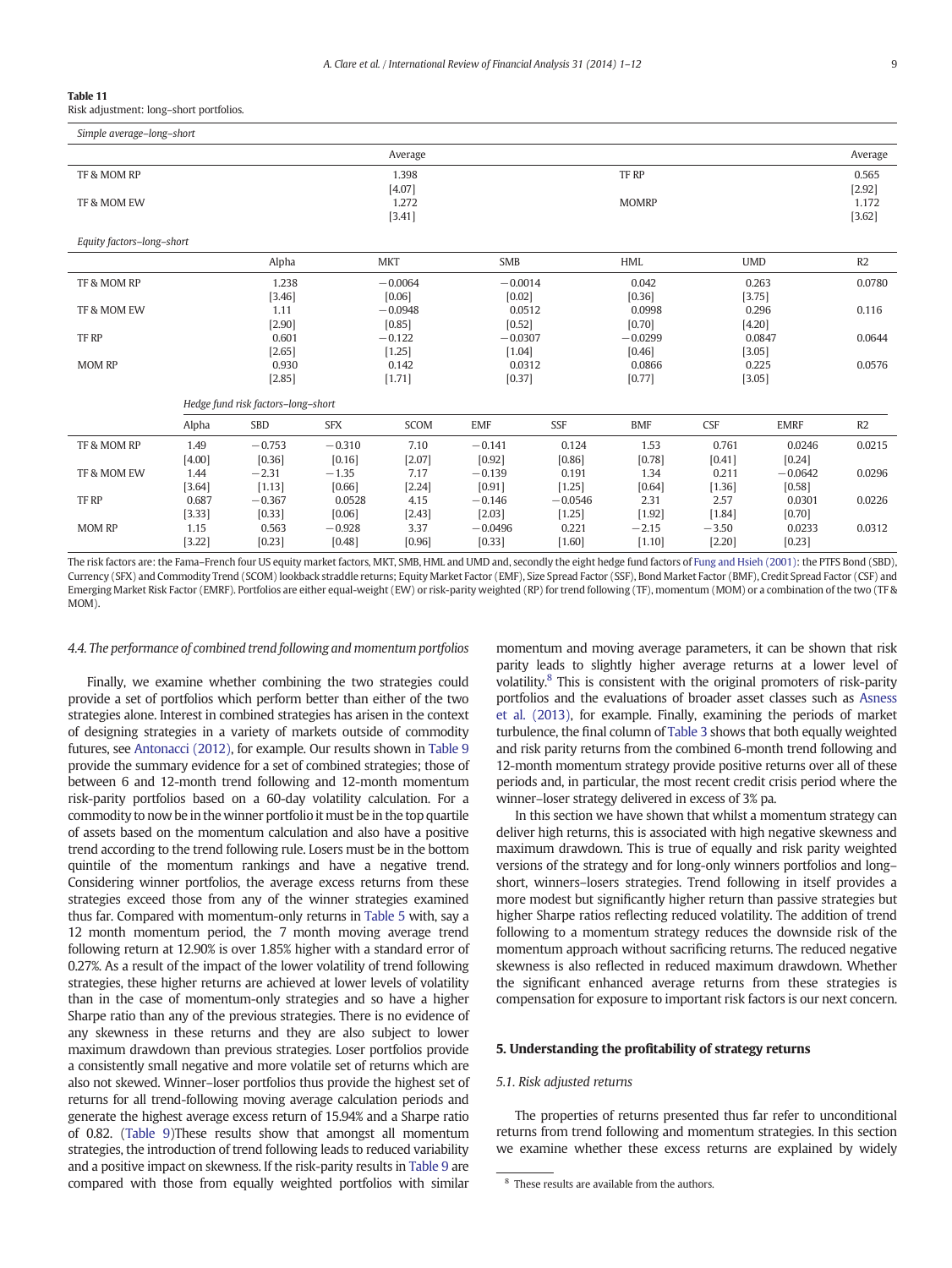<span id="page-9-0"></span>

| I<br>$\sim$ |
|-------------|

| Table 12                       |  |
|--------------------------------|--|
| Transactions costs adjustment. |  |

| Average returns-long only  |                 |                 |               |                 |                 |               |                 |                  |
|----------------------------|-----------------|-----------------|---------------|-----------------|-----------------|---------------|-----------------|------------------|
|                            | Gross           | Net             |               | Gross           | Net             |               | Gross           | Net              |
| TF & MOM RP                | 12.90<br>[3.49] | 12.62<br>[3.38] | TF EW         | 6.04<br>[3.20]  | 5.91<br>[2.99]  | TF RP         | 5.35<br>[3.03]  | 5.31<br>$[2.91]$ |
| TF & MOM EW                | 12.86<br>[3.42] | 12.52<br>[3.37] | <b>MOM EW</b> | 11.12<br>[2.53] | 10.83<br>[2.48] | <b>MOM RP</b> | 11.05<br>[2.60] | 10.76<br>[2.54]  |
| Average returns-long-short |                 |                 |               |                 |                 |               |                 |                  |
|                            | Gross           | Net             |               | Gross           | Net             |               | Gross           | Net              |
| TF & MOM RP                | 15.94<br>[4.07] | 15.65<br>[3.99] | <b>TF EW</b>  | 6.87<br>[2.84]  | 6.75<br>[2.79]  | TF RP         | 6.41<br>[2.92]  | 6.37<br>[2.86]   |
| TF & MOM EW                | 13.76<br>[3.41] | 13.01<br>[3.38] | <b>MOM EW</b> | 10.31<br>[2.82] | 9.75<br>[2.70]  | <b>MOM RP</b> | 12.91<br>[3.62] | 12.21<br>[3.55]  |

Portfolios are either equal-weight (EW) or risk-parity weighted (RP) for trend following (TF), momentum (MOM) or a combination of the two (TF & MOM).

employed risk factors. For clarity, we examine the returns from particular strategies. These are equally and volatility-weighted versions of trend following based on a 7-month moving average window, momentum based on a 12-month prior period and the combination of these two strategies ([Tables 9\)](#page-7-0). In particular we examine estimates of alphas after regressing the returns from the strategies on two sets of risk factors which have been shown to explain substantial and significant amounts of the variation of returns in other markets; the Fama–French–Cahart four US equity market factors, MKT, SMB, HML and UMD and, secondly the eight hedge fund factors of [Fung and Hsieh \(2001\)](#page-10-0): the PTFS Bond (SBD), Currency (SFX) and Commodity Trend (SCOM) lookback straddle returns; Equity Market Factor (EMF), Size Spread Factor (SSF), Bond Market Factor (BMF), Credit Spread Factor (CSF) and Emerging Market Risk Factor (EMRF). Whilst the Fama–French–Cahart factors have become a standard benchmark for many asset return models, the eight factors found by Fung and Hsieh to explain hedge fund returns well also provide a suitable benchmark against which to judge the levels of returns for the various strategies shown above.

The results of these estimates for the long-only strategies are shown in [Table 10](#page-7-0) where Newey–West t-statistics are shown in square brackets. Looking across all of the strategy returns and risk factors, there is little evidence that exposure to these factors is able to account for the returns from the strategies. Comparison of the estimated alphas from the two risk adjustment regressions with the raw alpha shows that the alphas remain large and significantly larger than zero. Most of the coefficients on the risk factors are small and insignificantly different from zero. Amongst the regressions for the long-only strategies the coefficients on the US equity market excess return and, perhaps unsurprisingly, the return to the Cahart momentum factor (UMD) are positive and individually significantly different to zero. The regressions for the Fama– French factors are jointly significant but explain no more than 8.4% of the variation in returns in any case. For the Fung and Hsieh hedge fund



Fig. 1. Rolling average 36-month returns for commodity strategies: 6 month MA trend following and 12 month momentum.

factors, the Commodity Trend lookback straddle return has a positive and significant effect on the four portfolio returns as does the Emerging Market return factor and marginally, the Credit Spread factor for the momentum portfolio return. These positive effects imply that the trend following and momentum strategies we examine are providing a hedge against the risks that these factors represent. These models explain somewhat less of the variation in returns than the Fama–French–Cahart model. The estimated alphas remain high and significantly different from zero. Amongst the long–short strategies, the estimation results in [Table 11](#page-8-0) show a lower level of significant exposure to the two sets of risk factors and a somewhat reduced fit. In both cases the estimated alphas are reduced less by the risk adjustment than in the long-only cases. The Fama–French momentum factor UMD is significantly priced in all of the first set of regressions, whilst the fit is generally below 10%. In the Fung–Hsieh hedge fund factors model, only the return from the Commodity trend lookback straddle is significant, although again the Credit Spread factor is significant in the case of the momentum-only strategy. The fit in terms of  $R^2$  of these models is around 2.5%.

The analysis of risk explanations for the trend following and momentum returns that we have found therefore suggests that whilst risk factors can provide a statistically significant contribution and explain some of the variation in returns, there remains a significant alpha which is at least two-thirds of the level of the raw excess returns and exceeds them in some cases.

# 5.2. Transaction costs

Realising the returns to the trend following and momentum strategies analysed in this paper in practice would require accommodating transaction costs, in this section we assess how the average returns presented above might be modified by allowing for transaction costs. In doing this we try to be realistic by allowing for a fixed brokerage



Fig. 2. Rolling average 36-month returns for commodity strategies: 6 month MA trend following and 12 month momentum combined strategy.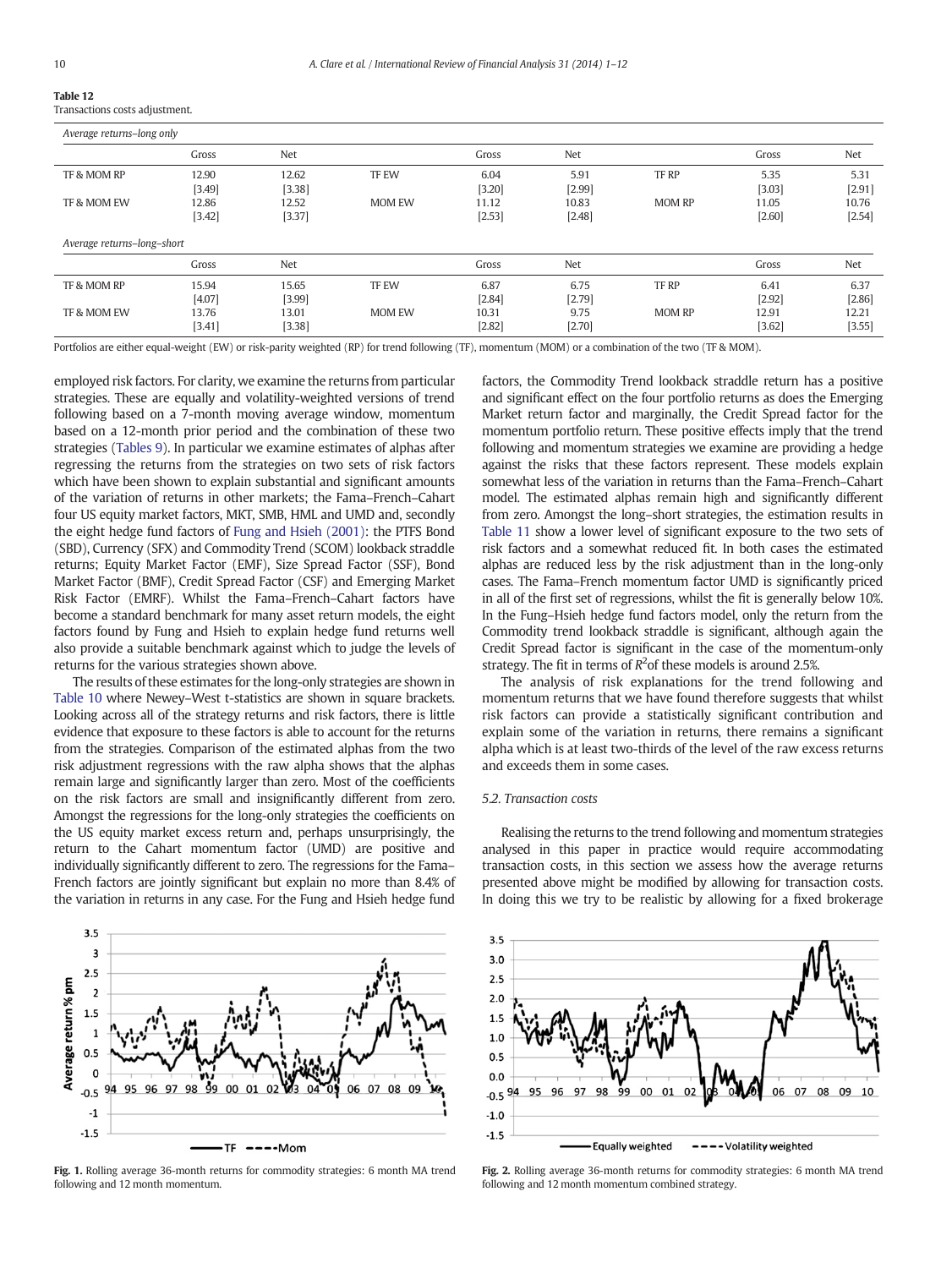<span id="page-10-0"></span>commission as well as applying a bid-ask spread. The sum of these costs is then subtracted from gross returns as a percentage of average contract value, assuming one round-turn trade every month. Following [Szakmary](#page-11-0) [et al. \(2010\)](#page-11-0) we set the fixed brokerage fee at \$10 per contract and the bid-ask spread at one tick. Locke and Venkatesh (1997) and discussion with market participants suggest that this is a representative level for the bid-ask spread in commodity futures markets. $9$  In our calculations, for the range of commodities, the fixed cost element amounts to between 6 and 0.5 basis points, whilst the one tick, bid-ask spread is between 5.2 and 0.7 basis points. Having applied these costs, the differences between gross returns and returns net of transaction costs for the selected strategy returns evaluated in [Section 5.1](#page-8-0) can be seen in [Table 12](#page-9-0). The differences in average returns are not large at no more than 0.5% and well within one standard error of the gross returns. The extent to which trading costs have reduced over time due to improvements in the efficiency of trading technologies would make the net returns we analyse underestimates of performance in more recent parts of the sample period. Assessment of time variation in returns should take this into account.

# 5.3. Time-variation in the returns to investment strategies

The analysis presented thus far focusses on average returns and performance in particular episodes. The stability over time of momentum and trend following returns is clearly of interest especially to those with shorter investment horizons. In [Figs. 1 and 2](#page-9-0) we present average excess returns to a number of strategies calculated over rolling windows of 36months. All of these returns show significant time variation. This is more apparent in the behaviour of momentum returns ([Fig. 1\)](#page-9-0) where the highest returns can be seen in the 2008–9 period having been lowest in the 2004–6 period. Trend following returns show lower time variation and remain at an enhanced level from 2009 to the end of the sample. It can be seen from the figures that the addition of trend following to the momentum strategies dominates the difference in returns [\(Fig. 2\)](#page-9-0): it matters less whether the portfolios are equally or risk-weighted (compare the lines in [Fig. 2\)](#page-9-0). This is of importance for those investors with shorter investment horizons.<sup>10</sup> As noted above, it can be expected that the performance of returns net of transaction costs for all strategies could be enhanced by improvements in trading technologies in the later part of the sample period.

# 6. Conclusion

It is no surprise that momentum and trend following rules are popular with professional and retail investors alike. They offer enhanced returns over passive strategies and sometimes higher Sharpe ratios in various markets. In this paper we have shown that this is true for commodity futures. We have shown significant average excess returns for momentum strategies but these come at the price of substantial negative skewness and maximum drawdown. Our results demonstrate momentum crash risk as proposed by Daniel and Moskowitz (2011). We also show significant average excess returns for a variety of trend following strategies. These produce somewhat lower returns than momentum rules but with higher Sharpe ratios and without the large negative skewness. The addition of trend following to a momentum strategy is shown to provide both high returns and lower drawdowns and skewness. This is especially true of portfolios where weights are measured by inverse volatility rather than being equal, thus overcoming the large differences in volatility of different commodities. This finding adds to the literature which tries to explain momentum returns. In our results, the contribution to momentum performance of the characteristics offered in this literature are captured by trend following. We show that the enhanced average excess return to the strategies examined is not mainly compensation for exposure to well-known risk factors and remains once account is taken of transaction costs. Whether crash risk is a good explanation for momentum returns, this seems not to be the case for trend-following or the combined momentum and trend following strategies that we examine. In future work we intend to follow up on this idea.

# References

- Andersen, T. G., & Bollerslev, T. (1998). [Answering the sceptics: Yes, standard](http://refhub.elsevier.com/S1057-5219(13)00137-3/rf0005) [volatility models do provide accurate forecasts.](http://refhub.elsevier.com/S1057-5219(13)00137-3/rf0005) International Economic Review, 39[\(4\), 885](http://refhub.elsevier.com/S1057-5219(13)00137-3/rf0005)–905.
- Annaert, J., Van Osselaer, S., & Verstraete, B. (2009). [Performance evaluation of portfolio](http://refhub.elsevier.com/S1057-5219(13)00137-3/rf0010) [insurance using stochastic dominance criteria.](http://refhub.elsevier.com/S1057-5219(13)00137-3/rf0010) Journal of Banking and Finance, 33, 272–[280.](http://refhub.elsevier.com/S1057-5219(13)00137-3/rf0010)
- Antonacci, G. (2012). [Risk premia harvesting through momentum.](http://refhub.elsevier.com/S1057-5219(13)00137-3/rf0015) : Portfolio Management **Associates**
- ap Gwilym, O., Clare, A., Seaton, J., & Thomas, S. (2010). [Price and momentum as robust](http://refhub.elsevier.com/S1057-5219(13)00137-3/rf0165) [tactical approaches to global equity investing.](http://refhub.elsevier.com/S1057-5219(13)00137-3/rf0165) Journal of Investing, 19, 80–92.

Asness, C., Frazzini, A., & Pedersen, L. (2011). [Leverage aversion and risk parity.](http://refhub.elsevier.com/S1057-5219(13)00137-3/rf0170) AQR [capital management working paper](http://refhub.elsevier.com/S1057-5219(13)00137-3/rf0170).

- Asness, C., Moskowitz, T., & Pedersen, L. (2013). [Value and momentum everywhere.](http://refhub.elsevier.com/S1057-5219(13)00137-3/rf0030) [Journal of Finance](http://refhub.elsevier.com/S1057-5219(13)00137-3/rf0030), 68(3), 929–985.
- Avramov, D., Chordia, T., Jostova, G., & Philipov, A. (2007). [Momentum and credit rating.](http://refhub.elsevier.com/S1057-5219(13)00137-3/rf0035) [Journal of Finance](http://refhub.elsevier.com/S1057-5219(13)00137-3/rf0035), 62, 407–427.
- Baltas, A., & Kosowski, R. (2013). "Momentum Strategies in Futures Markets and Trend-Following Funds", Imperial College, London, mimeo.

Bandarchuk, P., & Hilscher, J. (2013). [Sources of momentum pro](http://refhub.elsevier.com/S1057-5219(13)00137-3/rf0175)fits: Evidence on the [irrelevance of characteristics.](http://refhub.elsevier.com/S1057-5219(13)00137-3/rf0175) Review of Finance, 17(2), 809–845.

Basak, S., & Palova, A. (2013). A model of financialization of commodities. London Business School, mimeo.

Dalio (2004). [Engineering targeted returns and risks.](http://refhub.elsevier.com/S1057-5219(13)00137-3/rf0180) Bridgewater associates working paper. Daniel, K., Jagannathan, R., & Kim, S. (2012). [Tail risk in momentum strategy returns.](http://refhub.elsevier.com/S1057-5219(13)00137-3/rf0185) NBER

- [working paper 18169](http://refhub.elsevier.com/S1057-5219(13)00137-3/rf0185). Daniel, K., & Moskowitz, T. (2011). Momentum crashes. [Columbia business school research](http://refhub.elsevier.com/S1057-5219(13)00137-3/rf0190) [paper.](http://refhub.elsevier.com/S1057-5219(13)00137-3/rf0190)
- Dow-Jones (2012). [DJ-UBS CI: The Dow Jones-UBS commodity index handbook.](http://refhub.elsevier.com/S1057-5219(13)00137-3/rf0045) New York: Dow Jones Indexes
- Duffie, D. (2010). [Asset pricing dynamics with slow-moving capital.](http://refhub.elsevier.com/S1057-5219(13)00137-3/rf0050) Journal of Finance, 65, 1237–[1267.](http://refhub.elsevier.com/S1057-5219(13)00137-3/rf0050)
- Erb, C., & Harvey, C. (2006). [The tactical and strategic value of commodity futures.](http://refhub.elsevier.com/S1057-5219(13)00137-3/rf0055) [Financial Analysts Journal](http://refhub.elsevier.com/S1057-5219(13)00137-3/rf0055), 62, 69–97.
- Faber, M. (2007). [A quantitative approach to tactical asset allocation.](http://refhub.elsevier.com/S1057-5219(13)00137-3/rf0060) Journal of Investing, 16, 69–[79.](http://refhub.elsevier.com/S1057-5219(13)00137-3/rf0060)
- Faber, M. (2010). [Relative strength strategies for investing.](http://refhub.elsevier.com/S1057-5219(13)00137-3/rf0195) Cambria investment management [working paper](http://refhub.elsevier.com/S1057-5219(13)00137-3/rf0195).
- Fung, W., & Hsieh, D. (2001). [The risk in hedge fund strategies: Theory and evidence from](http://refhub.elsevier.com/S1057-5219(13)00137-3/rf0070) trend followers. [Review of Financial Studies](http://refhub.elsevier.com/S1057-5219(13)00137-3/rf0070), 14(2), 313–341.

Gorton, G., & Rouwenhorst, G. (2006). [Facts and fantasies about commodity futures.](http://refhub.elsevier.com/S1057-5219(13)00137-3/rf9010) [Financial Analysts Journal.](http://refhub.elsevier.com/S1057-5219(13)00137-3/rf9010), 62, 47–68.

Hamilton, J., & Wu, J. (2013). "Effects of index-fund investing on commodity futures prices", mimeo, University of California San Diego.

Hong, H., & Stein, J. (1999). A unifi[ed theory of underreaction, momentum trading and](http://refhub.elsevier.com/S1057-5219(13)00137-3/rf0080) [overreation in asset markets.](http://refhub.elsevier.com/S1057-5219(13)00137-3/rf0080) Journal of Finance, 54, 2143–2184.

- Hurst, B., Johnson, Z., & Ooi, Y. H. (2010). [Understanding risk parity.](http://refhub.elsevier.com/S1057-5219(13)00137-3/rf0200) AQR capital [management working paper](http://refhub.elsevier.com/S1057-5219(13)00137-3/rf0200).
- Hurst, B., Ooi, Y. H., & Pedersen, L. (2010). [Understanding managed futures.](http://refhub.elsevier.com/S1057-5219(13)00137-3/rf0205) AQR capital [management working paper](http://refhub.elsevier.com/S1057-5219(13)00137-3/rf0205).
- Ilmanen, A. (2011). Expected returns. [United Kingdom: John Wiley & Sons.](http://refhub.elsevier.com/S1057-5219(13)00137-3/rf0095)
- Inker, B. (2010). [The hidden risks of risk parity portfolios.](http://refhub.elsevier.com/S1057-5219(13)00137-3/rf0210) GMO white paper.
- Irwin, S. H. (2013). [Commodity index investment and food prices: Does the masters](http://refhub.elsevier.com/S1057-5219(13)00137-3/rf9030) [hypothesis explain recent price spikes?](http://refhub.elsevier.com/S1057-5219(13)00137-3/rf9030) Agricultural Economics, 44, 1-13.
- Jegadeesh, N., & Titman, S. (1993). [Returns to buying winners and selling losers:](http://refhub.elsevier.com/S1057-5219(13)00137-3/rf0105) [Implications for stock market ef](http://refhub.elsevier.com/S1057-5219(13)00137-3/rf0105)ficiency. Journal of Finance, 48, 65–91.
- Locke, P., & Venkatesh, P. (1997). [Futures market transactions costs.](http://refhub.elsevier.com/S1057-5219(13)00137-3/rf0115) Journal of Futures [Markets](http://refhub.elsevier.com/S1057-5219(13)00137-3/rf0115), 17, 229–245.
- Menkhoff, L., Sarno, L., Schmeling, M., & Schrimpf, A. (2012). [Currency momentum](http://refhub.elsevier.com/S1057-5219(13)00137-3/rf0220) strategies. [Journal of Financial Economics](http://refhub.elsevier.com/S1057-5219(13)00137-3/rf0220), 106, 620–684.
- Miffre, J., & Rallis, G. (2007). [Momentum strategies in commodity futures markets.](http://refhub.elsevier.com/S1057-5219(13)00137-3/rf0125) Journal [of Banking & Finance](http://refhub.elsevier.com/S1057-5219(13)00137-3/rf0125), 31, 1863–1886.
- Montier, J. (2010). [I want to break free, or, strategic asset allocation](http://refhub.elsevier.com/S1057-5219(13)00137-3/rf0225) [≠](http://refhub.elsevier.com/S1057-5219(13)00137-3/rf0225) [static asset allocation.](http://refhub.elsevier.com/S1057-5219(13)00137-3/rf0225) [GMO white paper.](http://refhub.elsevier.com/S1057-5219(13)00137-3/rf0225)
- Novy-Marx, R. (2012). [Is momentum really momentum?](http://refhub.elsevier.com/S1057-5219(13)00137-3/rf0130) Journal of Financial Economics, 103[, 429](http://refhub.elsevier.com/S1057-5219(13)00137-3/rf0130)–453.
- Ostgaard, S. (2008). On the nature of trend following. [: Last Atlantis Capital Management.](http://refhub.elsevier.com/S1057-5219(13)00137-3/rf0135)

 $^9\,$  We apply these averages as the index data examined in this paper does not include actual contracts.

 $10$  The potential limits to arbitrage when strategy returns are time varying is surveyed by Duffie (2010). Time variation in simple momentum returns from foreign exchange momentum strategies is shown by Menkhoff, Sarno, Schmeling, and Schrimpf (2012), although they do not examine trend following returns.